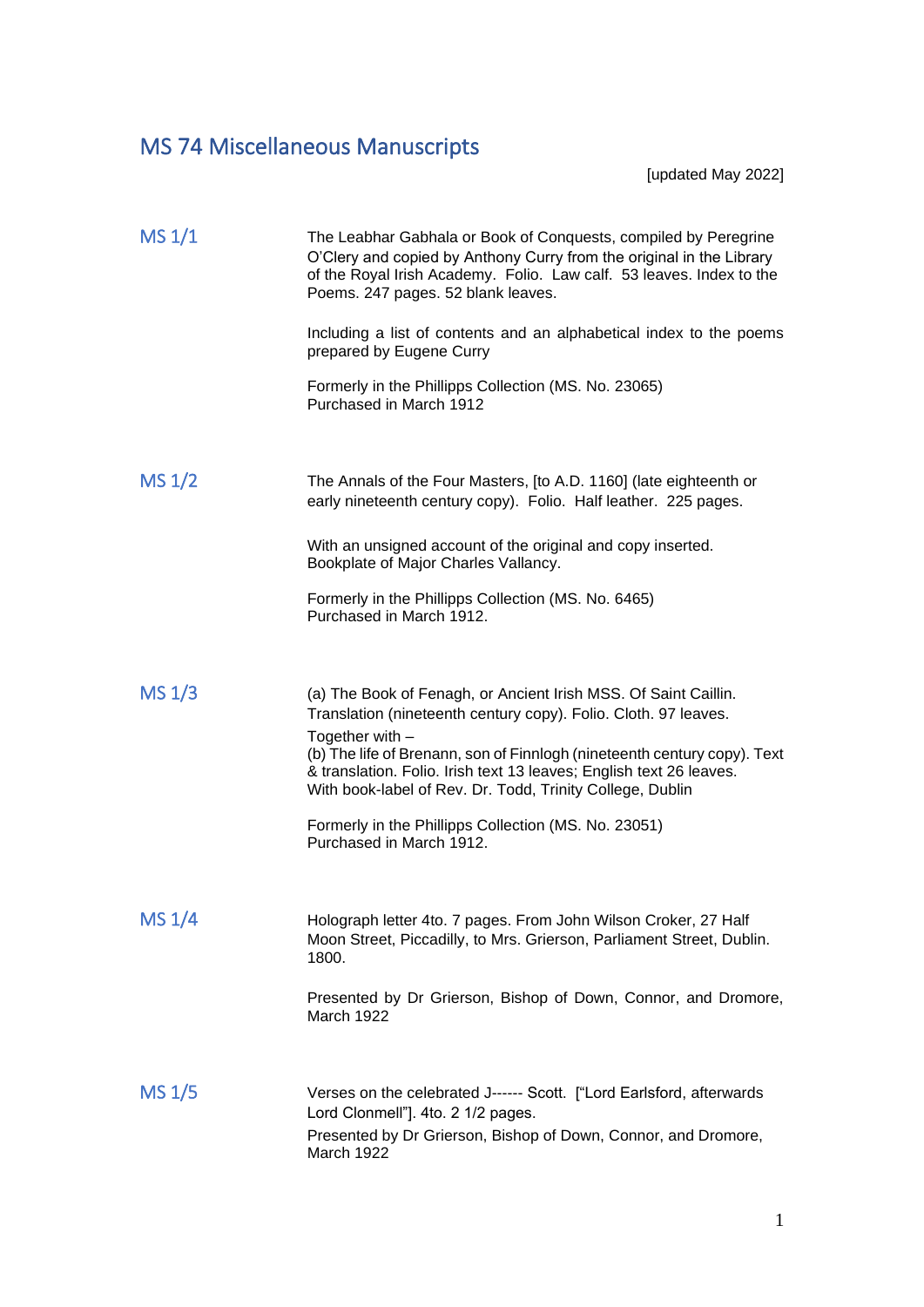| MS 1/6             | Copy of an autograph song by Charles Wolfe, sent to Miss G.<br>Boddington, "obtained by Gould, Oct. 29th 1851." 4to. 1 page.<br>Presented by Dr Grierson, Bishop of Down, Connor, and Dromore,<br>March 1922.                                                                                                                                                                                                                                         |
|--------------------|-------------------------------------------------------------------------------------------------------------------------------------------------------------------------------------------------------------------------------------------------------------------------------------------------------------------------------------------------------------------------------------------------------------------------------------------------------|
| MS 1/7             | Two letters, (a) dated 18th March, 1922 and (b) dated 23rd March,<br>1922, from Dr Grierson, Bishop of Down, Connor, and Dromore to<br>Professor G. Gregory Smith about MSS. (Nos. 4, 5, & 6)                                                                                                                                                                                                                                                         |
| MS <sub>1</sub> /8 | War Song by Abdullahi, son of Usuman, composed on the defeat of<br>Yunfa, King of Gobir, at Ruggar Fakko, in 1804.                                                                                                                                                                                                                                                                                                                                    |
|                    | Original text in Hausa. 91/10" x 63/4". 2 sheets. In double columns,<br>numbered 1 to 6.<br>Transliteration. 4to. 2 sheets.<br>Translation into English. 4to. 2 sheets.<br>Notes, 4to, 1 sheet.                                                                                                                                                                                                                                                       |
|                    | Presented by Major F. Edgar, Political Service, Northern Province,<br>Nigeria, West Africa. 17th November 1915.                                                                                                                                                                                                                                                                                                                                       |
| $MS 1/9 - 14$      | Monro, Alexander, 1733-1817. MS. Lectures on Anatomy delivered in<br>the University of Edinburgh. 6 vols. 4to. Half leather.                                                                                                                                                                                                                                                                                                                          |
|                    | Presented by the Ulster Medical Society, 1914.                                                                                                                                                                                                                                                                                                                                                                                                        |
| MS 1/15            | "No. II. Old Series. Third Division of the Parish of Templepatrick is<br>the Parish of Uimgail. A sketch of Columba and Culdees. Not<br>complete. Approved. Some additions lately made."<br>Annonymous notes on Irish history. 18 leaves. 4to. Stitched. Paper<br>watermarked 1820 & 1821.                                                                                                                                                            |
| MS 1/16            | O'Callaghan, J. C.: History of the Irish Brigades (1886), with the<br>following insertions:<br>a. Letter from Charles, 12 <sup>th</sup> Viscount Dillon, to Richard Williams, March<br>23, 1803.<br>b. Letter from General Henry Dillon (1759-1837) to Nicholas<br>Cole, May 25, 1827.<br>c. Printed announcement of the death of Comtesse Henri Dillon, Paris,<br>14 October, 1828.<br>d. Page of O'Callaghan's MS. Of the History (cf. pp. 435, 6). |
| MS 1/17            | Hours of the Virgin, in Latin. Vellum, 66 leaves. 5" x 63/4". Illuminated.<br>French. Late 15 <sup>th</sup> Century. 19 <sup>th</sup> century Russia binding. Margins<br>mutilated and several leaves wanting.                                                                                                                                                                                                                                        |
|                    | Detailed description (by Dr B. Schofield):<br>Book of Hours, of Rouen use. The contents are -                                                                                                                                                                                                                                                                                                                                                         |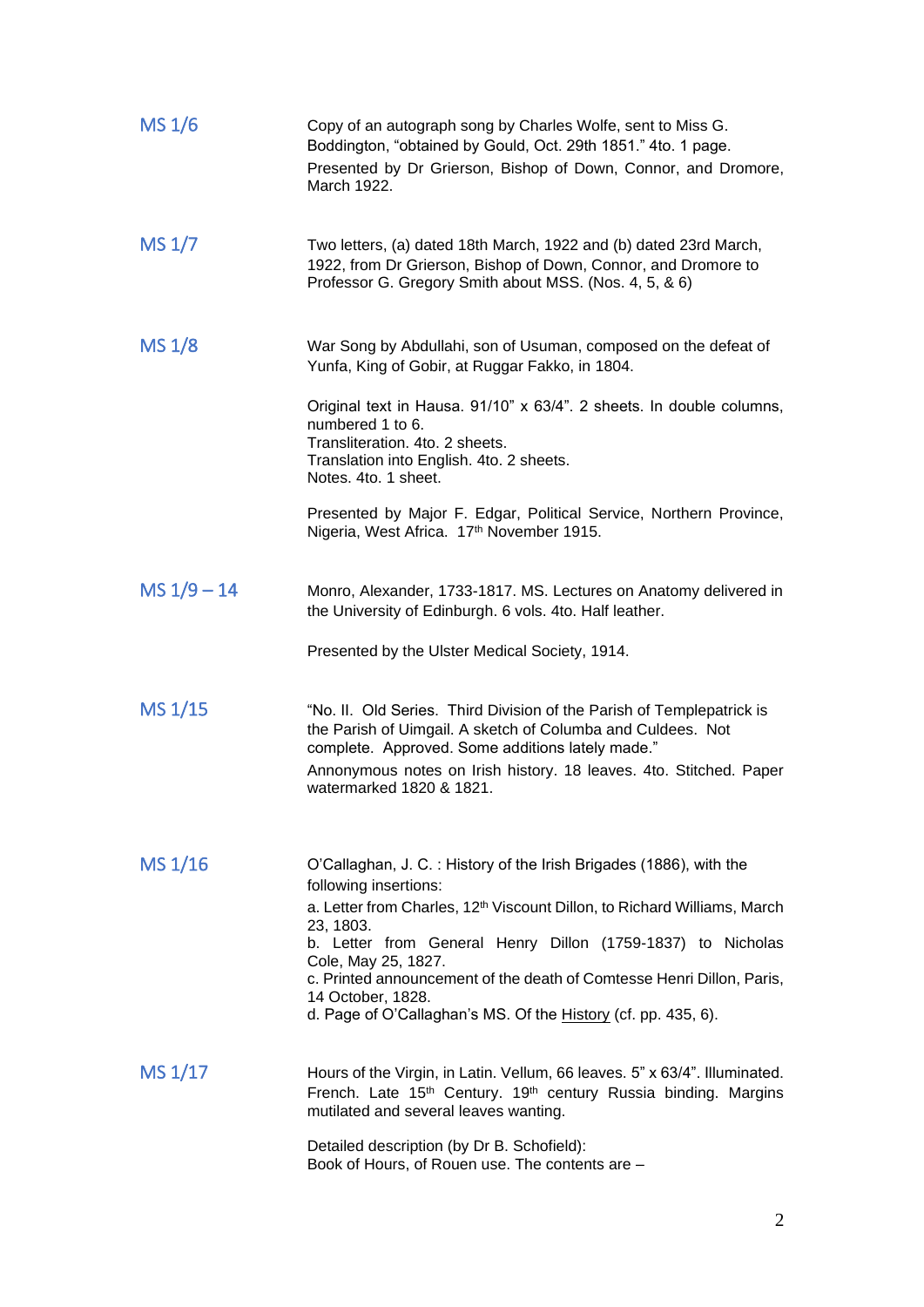- 1. Four Gospel Lessons. Imperfect (leaf missing at beginning and after f.3). [fols. 1-3b]
- 2. "Obsecro te". Imperfect. [Fols. 4-5b]
- 3. "O Intemeratea" Imperfect. [Fols. 6-8]
- 4. Hours of the Virgin according to the use of Rouen, viz.:-

|    |           | are or the virgin accentaing to the accion reach, |                |
|----|-----------|---------------------------------------------------|----------------|
| a. | Matins    | Imperfect                                         | [fols. 9-15b]  |
|    | b. Lauds  | Imperfect                                         | [fols. 16-23b] |
|    | c. Prime  | Imperfect                                         | [fols. 24-25b] |
|    | d. Terce  | Imperfect                                         | [fols. 26-27b] |
|    | e. Sext   | Imperfect                                         | [fols. 28-28b] |
| f. | Nones     | Imperfect                                         | [fols. 29-29b] |
| g. | [Vespers] | Missing                                           |                |

- h. Compline Imperfect [fols. 30-31b]
- 5. Penitential Psalms, followed by the Litany. Imperfect. [Fols. 32- 42b]
- 6. Hours of the Cross. Imperfect. [Fols. 43-43b]
- 7. Office of the Dead. Imperfect. [Fols. 44-end]

Vellum: fol. 66. 4 7/8 in x 6 % in. Written in France. Xv century. Leaves are missing at the beginning of all the above articles, viz, before ff. 1,4,6,9,16,24,26,28,29,30,32,42,43 and 44. Initials in gold on coloured grounds. Line endings in gold and colours.

Formerly in the Queen's College Library.

| MS 1/18 |  | O'Clery, Thomas ? : Single sheet containing: |
|---------|--|----------------------------------------------|
|---------|--|----------------------------------------------|

- (i) copy of letter to Garrett FitzGarrald, referring to the writer's ordination to the priesthood the preceding Lent.
- (ii) Beginning of a letter to "Dr. Couzin."
- (iii) Letter to "Dr. Couzin." [i.e. Dear Couusin]. At the foot is written upside down, "Dr. Diego Reges."
- (iv) Beginning of a letter to "Mr Thomas Butler," referring to Butler's arrival at Port St. Mary, and to "Mr. Wading;" also draft of verses headed "Lamentaum Compilatoris." 17th Century.

Found in a volume in the Library, 1930

MS 1/19 Letter from Spencer Knox, Maghera, to Lord Primate Beresford, 22nd April 1830, on a proposal to found a College in Belfast on the lines of the recently established King's College, London. Presented by Dean Carmody, through the Vice-Chancellor (29 January 1930).

MS  $1/20$  Howie, John: The Scots Worthies, volume first, Glasgow, McPhun, 1839. Formerly belonging to James Aiten Wylie, D.D., of Edinburgh, and containing a quantity of manuscript notes in the margins and on sheets of paper pasted in or inserted loose. The substance of the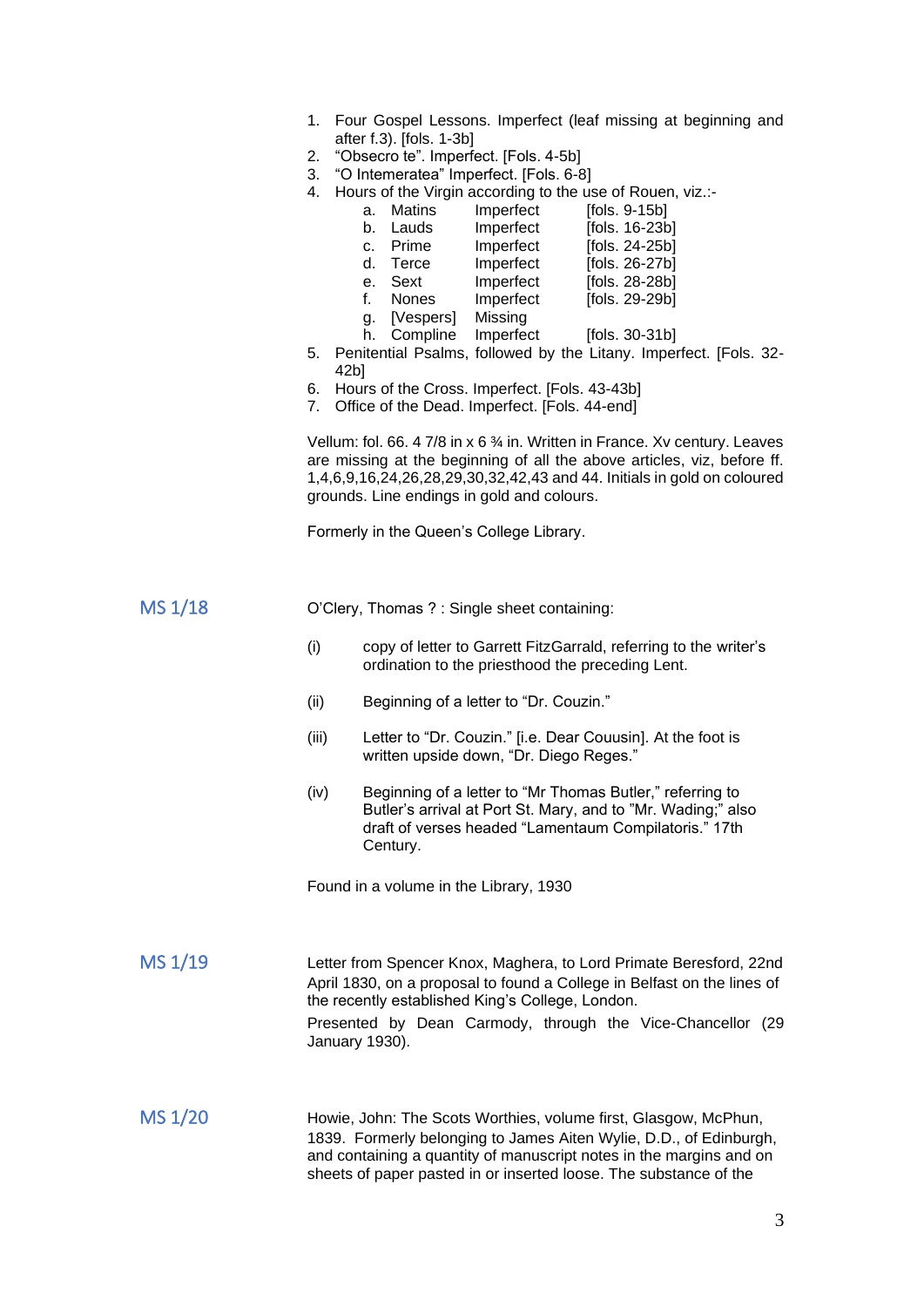|               | notes is presumably incorporated in Wylie's edition of The Scots<br>Worthies, 1875.                                                                                                                                                                                                                                     |
|---------------|-------------------------------------------------------------------------------------------------------------------------------------------------------------------------------------------------------------------------------------------------------------------------------------------------------------------------|
| MS 1/21       | Twenty-eight fragments, 11th to 16th centuries, all of manuscripts on<br>parchment except no 23 (MS. On paper) and no. 28 (printed on<br>parchment). Formerly Phillipps MS. 28929. Purchased from Mr.<br>Hugh Greer, Belfast, 1930. The descriptions were written by Dr. B.<br>Schofield of the British Museum in 1935. |
| MS 1/21(1)    | Leaf containing hymns to St. George and St. Amandus. The former is<br>printed (with variations) in Dreves, Analecta Hymnica, xxi, p.69<br>(Cf. Chevalier, Repertorium Hymnologicum, iii, no. 27395).                                                                                                                    |
|               | Beg.: "Gratiosus feruidus fidei zelator"<br>& "Tu uenerandus presul Amandus".                                                                                                                                                                                                                                           |
|               | Written in Flanders. xiv cent.                                                                                                                                                                                                                                                                                          |
| MS 1/21(2)    | Part of a leaf from Ranulph Higden's Polychronicon, containing<br>passages from Book vi, end of Ch. Vi to middle of Ch. viii(ed. J.R.<br>Lumby, Rolls Series, vi, pp.440-456). Latin.                                                                                                                                   |
|               | Begs.: "Cum tenebris nostris illuxit splendida gemma".                                                                                                                                                                                                                                                                  |
|               | Written in England. Late xiv or early xv cent.                                                                                                                                                                                                                                                                          |
| MS 1/21(3)    | Leaf from MS. Containing portion of a Life of St. Augustine, Bishop of<br>Hippo (+ 430 A.D.), with quotations from the life by Possidius, etc.                                                                                                                                                                          |
|               | Begs. : "-sari nec eciam germanam sororem".<br>Written in Flanders (?). Early xv cent.                                                                                                                                                                                                                                  |
| MS 1/21(4)    | Portion of a leaf containing parts of (a) Jerome's prologue to the Minor<br>Prophets (Migne, Patr. Lat. Xxviii, coll. 1015-1016); (b) the usual<br>prologue to Hosea (cf. Royal MS. 2Eiv, 2Exi, 2Fxii, etc.); (c) prologue<br>to a Commentaryon Hosea.                                                                  |
|               | Begs.: "doctorem hebrei autumant".<br>Written in France. xv cent.                                                                                                                                                                                                                                                       |
| MS 1/21 (5,6) | Two small fragments from a service-book containing parts of the<br>Divine Office for St. Cecilia, etc.                                                                                                                                                                                                                  |
|               | Begs.: "gerebat in pectore suo".<br>Written in France or N. Italy. Xi cent.                                                                                                                                                                                                                                             |
| MS 1/21(7)    | Leaf of a MS. Of the Digest, containing lib. Xxviii, tit. Vii. Cap. 14-27<br>(Corpus Juris Civilis, ed. T. Mommsen, I., 1889, pp. 394, 395), with the<br>apparatus of Accursius.                                                                                                                                        |
|               | Begs.: "[vi]cem optinent scripte uel que"<br>Written in Italy or by an Italian scribe. Early xiv cent.                                                                                                                                                                                                                  |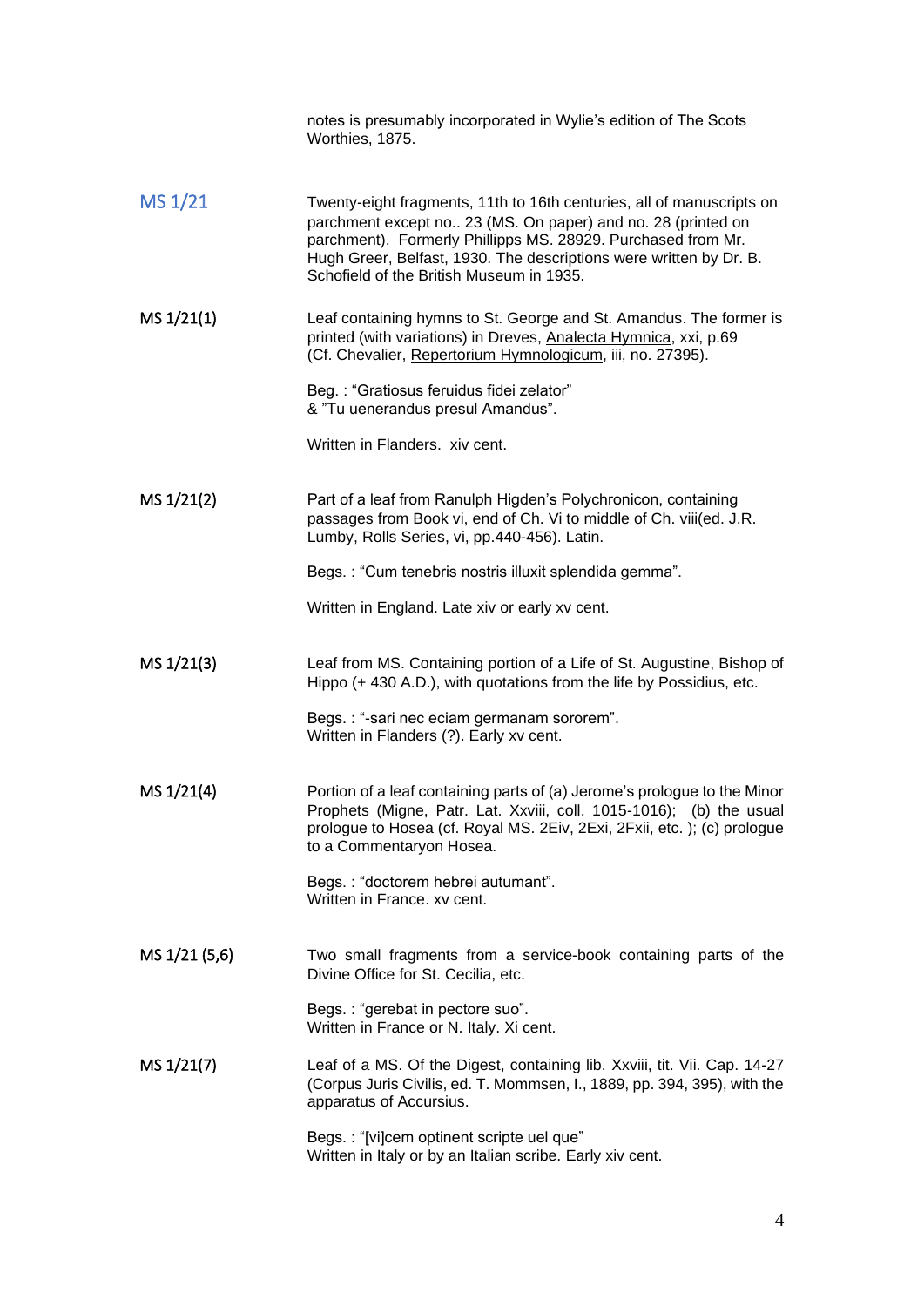| MS 1/21(8)      | Leaf from a manuscript containing portion of a sermon, the text or<br>occasion of which does not appear.                                                                                                                                                                                                                                                                                                 |
|-----------------|----------------------------------------------------------------------------------------------------------------------------------------------------------------------------------------------------------------------------------------------------------------------------------------------------------------------------------------------------------------------------------------------------------|
|                 | Begs.: "terminate dilation".<br>Written in Flanders. xiii cent.                                                                                                                                                                                                                                                                                                                                          |
| MS 1/21(9)      | Portion of the last leaf of a choir-book (antiphoner or gradual)<br>containing the end of the "Te Deum", with music of square notes on a<br>four-line stave, the C line being lettered. Latin.                                                                                                                                                                                                           |
|                 | Begs.: "-damus nomen tuum in speculum et in speculum seculi".<br>Written in Brabant, 11/21 Feb. 1569.                                                                                                                                                                                                                                                                                                    |
| MS 1/21(10)     | Leaf from a MS. Containing the Institutiones Grammaticae of<br>Priscian, Bk. Viii. 80-91 (H. Keil, Grammatici Latini, ii, 1885, pp.<br>434line 18 - 441 line 19). Latin.                                                                                                                                                                                                                                 |
|                 | Begs.: "-nas, intra uel intro, hinc intro intras supra uel super".<br>Written in France or Flanders. xiii cent.                                                                                                                                                                                                                                                                                          |
| MS 1/21(11)     | Offset from recto of above leaf.<br>(See also No. 23 below)                                                                                                                                                                                                                                                                                                                                              |
| MS 1/21(12-14)  | Two leaves and portion of a leaf containing parts of the Questiones<br>on the third book of the Sentences of Petrus Lombardus by Thomas<br>Aquines, viz:-                                                                                                                                                                                                                                                |
|                 | (a) 12-13 Two consecutive leaves containing end of Distinctio I,<br>beginning of Dist. II to dist. II quest. 2 art. I (Thomae Aquinatis  opera<br>omnia, ed. Frette & Mare, ix, 1873, pp.26-38).<br>(b) 14. Portion of leaf containing Dist. I, Quest I, portions of art. 2 & 3<br>$(ibid, pp. 8-12)$<br>The correct order of the leaves should be 14, 13, 12.<br>Leaf 14 begs. "suum serum constituit". |
|                 | Written in France or Flanders, xiji cent.                                                                                                                                                                                                                                                                                                                                                                |
| MS 1/21(15, 17) | Four leaves from a Dominican Breviary, containing the greater part of<br>the Office for the Feast of St. Vincent Ferrer (canonized 1455). Latin.                                                                                                                                                                                                                                                         |
|                 | Begs. "uirtutem sibi prestitam laude monstrat".                                                                                                                                                                                                                                                                                                                                                          |
|                 | Written in Holland. xv cent. (after 1455).                                                                                                                                                                                                                                                                                                                                                               |
| MS 1/21(16)     | Portion of a grant by Luyse van der Noot, Prioress, and the Convent<br>of 's Hertoginne-Dal [Val-Duchesse], near Audergem, Brabant, of the<br>Dominican Order (E. de Seyn, Dict. Hist. et geog. Des Communes<br>Belges, I, p. 55, B. de Jonghe, Belgium Dominicanum, 1719, p. 356).                                                                                                                      |
|                 | Begs.: "Wij suster Luyse vander noot".                                                                                                                                                                                                                                                                                                                                                                   |
|                 | Written in Brabant. xvi cent.                                                                                                                                                                                                                                                                                                                                                                            |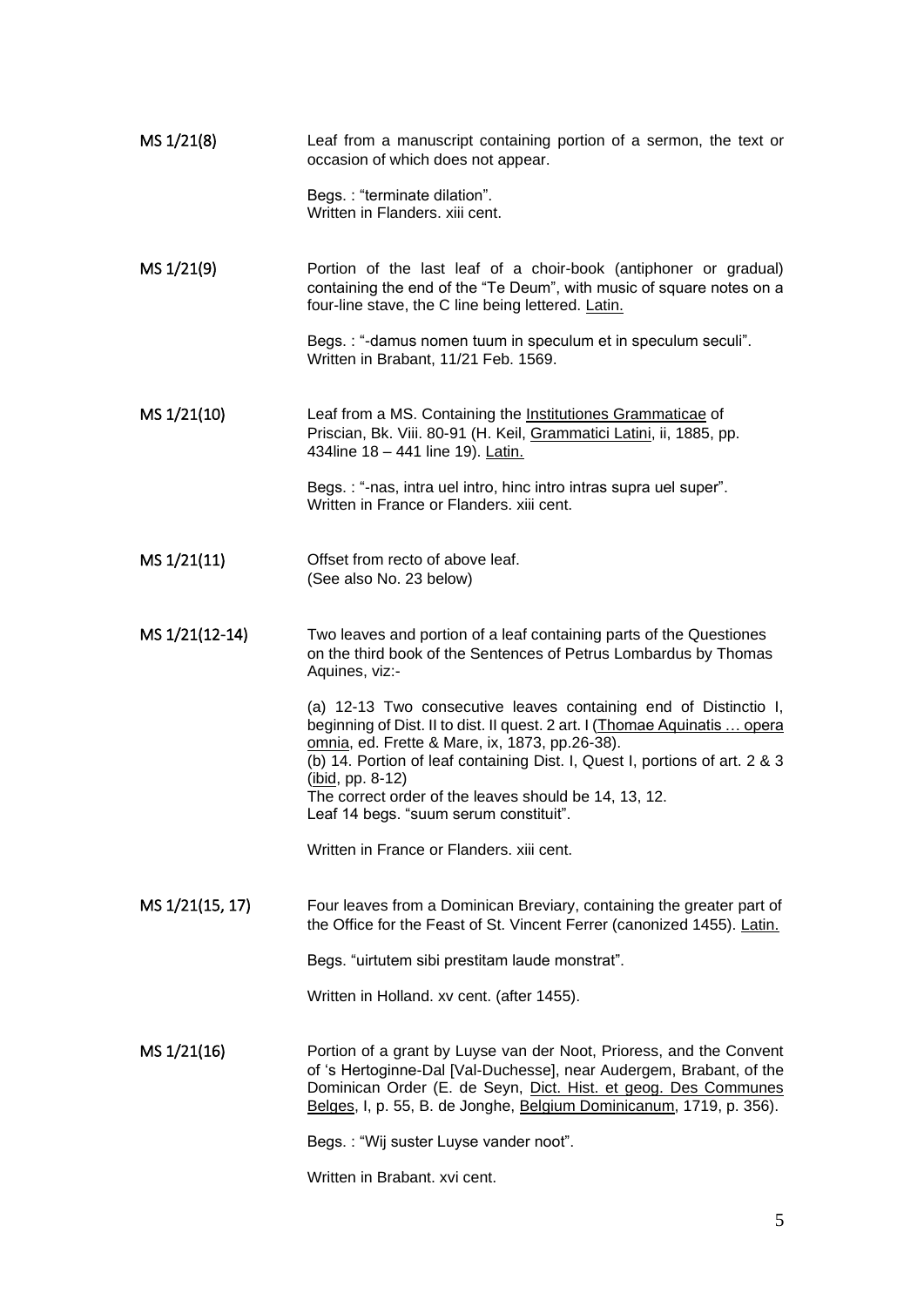On verso: "Phillipps MS 28929". This fragment was formerly sewn with nos. 15, 17 and 18.

MS 1/21(18) Two leaves from a book of devotions, in Dutch, containing prayers to the Blessed Virgin.

Begs. : "O edele conignne ende alder edelste Reyne".

Written in the Low Countries, xy cent.

MS 1/21(19) Two leaves (consecutive), the second imperfect, containing the Decretals of Gregory IX, Lib. I, tit. V, cap. 3 – lib. I, tit. Cap. 5 (Corpus juris canonici, ii. 1881, coll. 33-50) with the Glossa Ordinatia of Bernardus Bottonus. Latin.

Begs. : "episcopo uestro uiam uniuerse carnis ingresso".

Written in France or Flanders. Early xiv cent.

MS 1/21(20) Leaf of a MS. Containing Isiah xlii, 23—xliii, 23, with the Glossa Ordinaria of Walafridus Strabo (Migne, Patrologia Latina, cxiii, coll. 1285-1286). Latin.

Begs.: "uobis qui audiat hoc attendat".

Written in England. xiii cent.

MS 1/21(21) Part of a leaf containing portions of a Latin translation of the Physics of Aristotle, lib. I (viz. as in ed. 1551 – which contains also commentary of Aquinas – passages from f. 3b—f.5.

Begs. ; "aut album aut calidum aut aliorum aliquod talium".

Written in England. Circ. 1300.

MS 1/21(22, 25) Two small fragments from a theological manuscript, one containing chapters headed "de anima" and "de confessione"

> (22) begs. "Eya tolle" (25) begs. "paupertate. Unde"

Written probably in Flanders. Late xiii cent.

MS 1/21(23) Offset from a leaf of a MS. Containing the Institutiones Grammaticae of Priscian, Bk. Ix, parts of cap. 15-19 (H. Keil, Grammatici Latini, ii, pp. 459-462). Cf. nos. Miscell. 21(10, 11).

Written in France or Flanders. xiii cent.

MS 1/21(24) Portions of two leaves from a Breviary (possibly of Cistercian use) containing parts of the Offices for the Feasts of the Corona Spinea (11 Aug.) and the Eleven Thousand Virgins (21 Oct.), etc.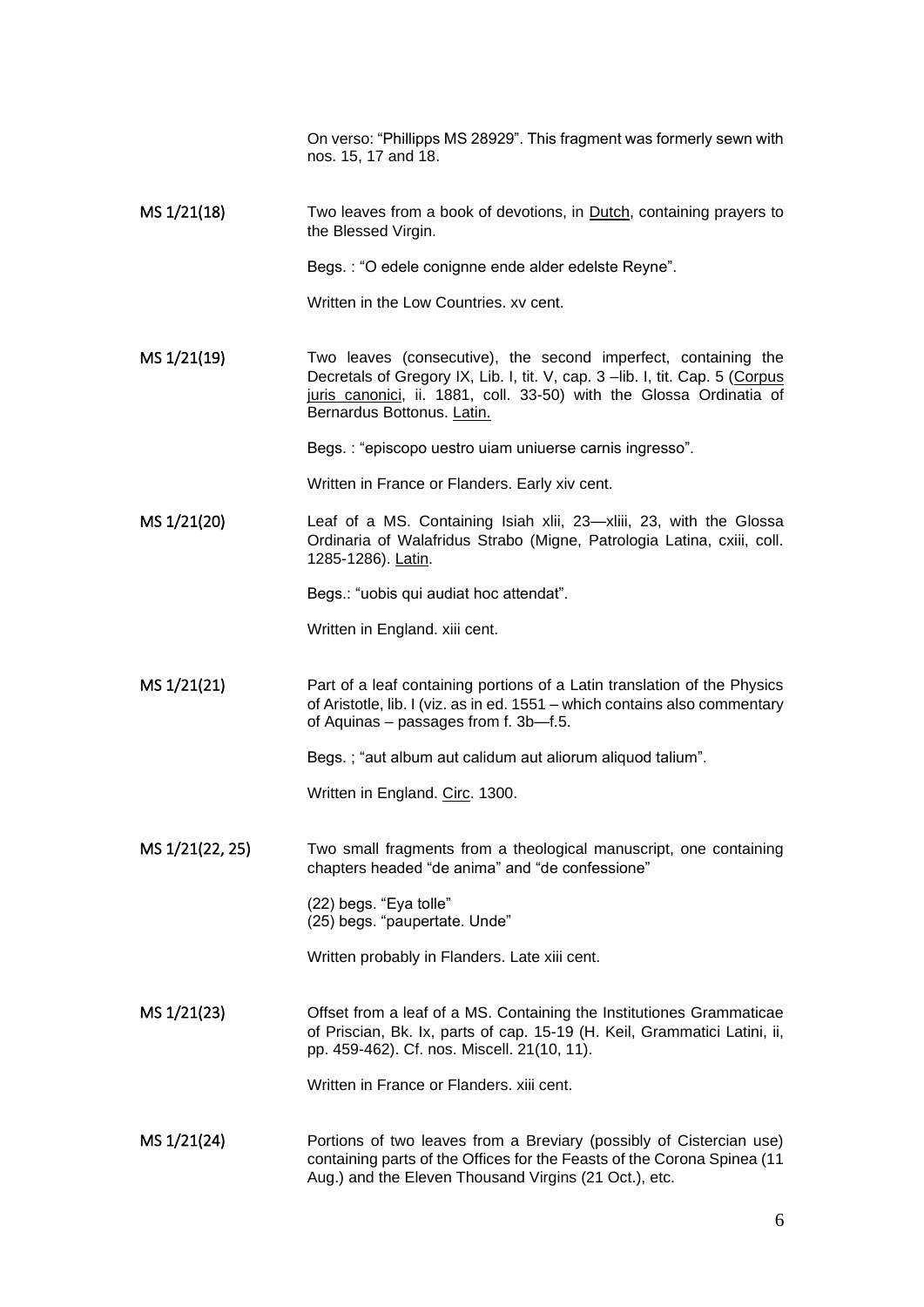Begs. : "-cia confirmat fides tua". Written in the Low Countries. Late xiv cent. Or xv cent.

MS 1/21(26) Small fragment of a legal document. The locality to which the deed relates does not appear. Written in France or Flanders. 16<sup>th</sup> cent. [?1519] MS 1/21(27) Small fragment of a leaf from a MS., perhaps containing a Chronicle. MS 1/21(28) Fragment of an Indulgence granted to those who should contribute to the fund for resisting the Turks, 1488. Printed (perhaps by the Printer of Capotius, Leipzig, 1488). Cf. Catalogue of Books printed in the XV cent. Now in the Brit. Mus., iii, 1913, p.635 (IALL765, 11766). MS  $1/24$  O Cianain, Tadhg: The Flight of the Earls. Tracing of the original Irish MS., [1609], since 1872 in the library of the Franciscan Convent, Merchant's Quay, Dublin. V,133, vi-xiii ff.242 x 123mm. The copyist has omitted pp.87 and 88 of the original and misnumbered folios 89- 135 as 87-133. Phillipps MS. 23042. Purchased 1912. MS 1/25 [? Harrison, Benjamin] Paper, 157 x 235 mm., bearing water-colour drawings of four flint implements, dated 1902. With note in pencil signed R.J.W. [i.e. R.J. Welch]. Presented by the Belfast Natural History and Philosophical Society, 1931. MS  $1/27$  Taylor, David. A collection of printed forms, completed in manuscript, relating to his career: 1) Queen's University in Ireland. Diploma of Doctor in Medicine, October 12, 1877. Parchment. 2) St. Thomas's Hospital. Ticket of admission to the practice and lectures, May 1879. Parchment. 3) Royal College of Surgeons of England. Diploma of Membership, November 18, 1879. Paper. 4) Branch Medical Council, Ireland. Certificate of registration, December 31, 1879. Paper. 5) Three certificates of discharge in respect of his service as surgeon of the S.S. Cyclops on three voyages from Liverpool to China.

October 1, 1880; March 8, 1881; August 8, 1881.

6) Paper.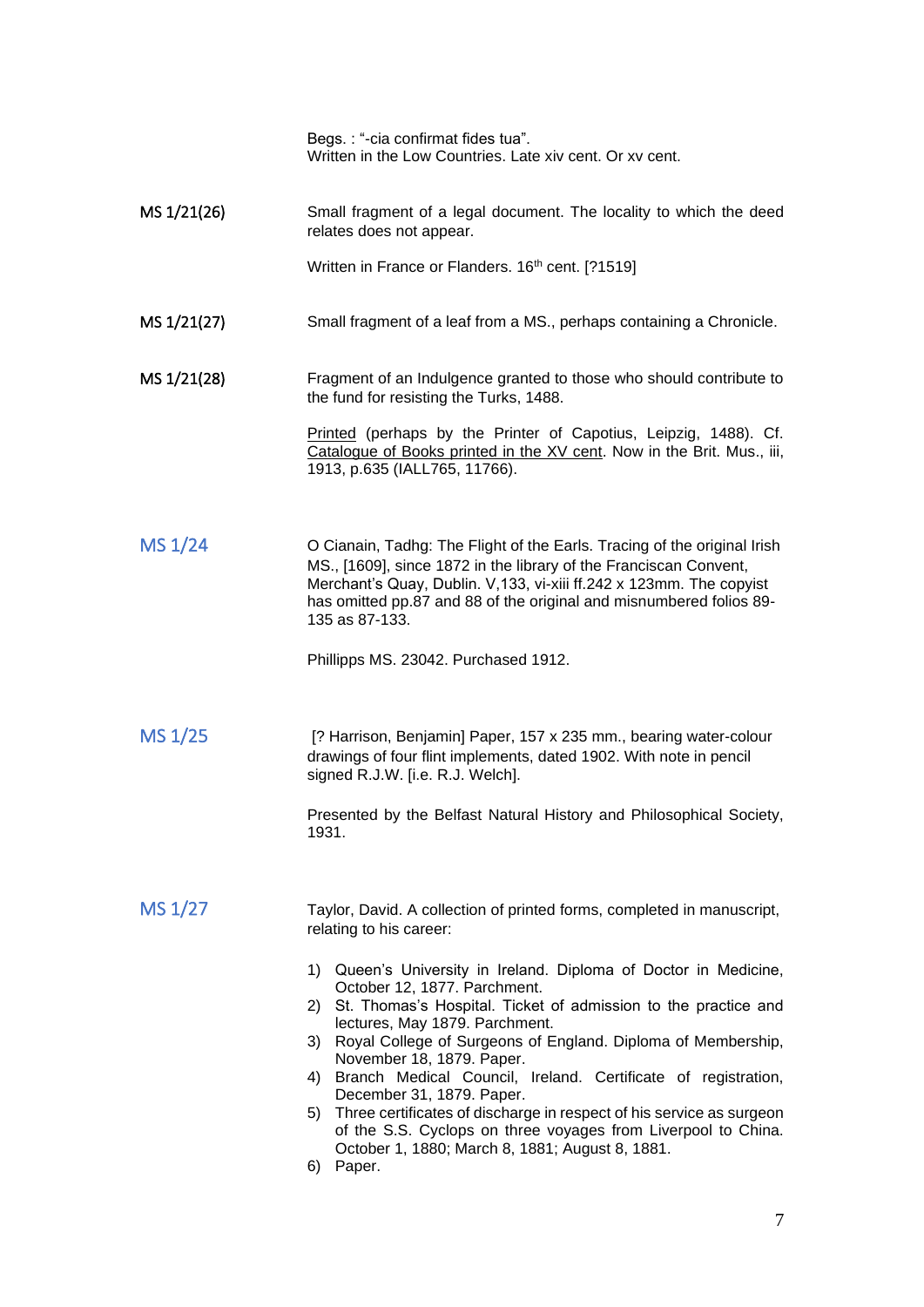|         | 7) Queen's University in Ireland. Diploma in Midwifery, October 13,<br>1881. Parchment.<br>8) Vice-Regal commission as lieutenant in the Bengal Volunteer<br>Force, May 14, 1881. Parchment.<br>9) Letter from H. Trevor Montgomery to the Bursar, Queen's<br>University, relating to the presentation of the above documents.<br>10) Paper.<br>Presented by H. Trevor Montgomery, Esq., 1933. |
|---------|------------------------------------------------------------------------------------------------------------------------------------------------------------------------------------------------------------------------------------------------------------------------------------------------------------------------------------------------------------------------------------------------|
|         |                                                                                                                                                                                                                                                                                                                                                                                                |
| MS 1/28 | Belfast Clinical and Pathological Society. Quarto volume of 185 folios<br>(i, ii not numbered, 1-3 missing, 4-181, iii, iv blank), containing records<br>of the Society for the session 1853-54:                                                                                                                                                                                               |
|         | I. Catalogue of the Museum (folios 5r-11r)                                                                                                                                                                                                                                                                                                                                                     |
|         | II. Notes and illustrations of instruments, appliances and medicines<br>exhibited (folios 52r-53v). Notes pasted in have been partly<br>removed from folios 52r-53v.                                                                                                                                                                                                                           |
|         | Folios 151v-181r contain, in inverse order, a catalogue of British<br>cryptogamic plants, signed with initials, ???                                                                                                                                                                                                                                                                            |
| MS 1/29 | Fauntleroy, Thomas (servant to Sir Henry Waller, Treasurer at War in<br>Ireland). Signed acknowledgement of warrants etc. received by him<br>from the receipt of the Exchequer. London, May 10, 1587. 4pp. folio,<br>paper.                                                                                                                                                                    |
|         | Purchased from Colbeck Radford & Co., 1934.                                                                                                                                                                                                                                                                                                                                                    |
| MS 1/30 | Smyth, Margaret. Petition for admission to the Concordatum List,<br>addressed to John, 10th Earl of Westmorland, as Lord Lieutenant of<br>Ireland. Dublin, August 1793. Folio, Paper.                                                                                                                                                                                                          |
|         | Found in the Library, in a volume of the Irish Statutes formerly<br>belonging to Lord Westmorland, October 8, 1934.                                                                                                                                                                                                                                                                            |
| MS 1/31 | Oxford University Irish Society. Minutes, January 30th, 1925 to<br>February 18, 1926, in a bound quarto volume lettered "Minute Book."                                                                                                                                                                                                                                                         |
|         | Presented by O. Davies, Esq., 1934.                                                                                                                                                                                                                                                                                                                                                            |
| MS 1/33 | Phipps, Sir Charles Beaumont, (Keeper of the Privy Purse).<br>Autograph letter to the Rev. P.S. Henry, expressing the Queen's<br>appreciation of Mr. Davis's poems [Leaves from our Cypress and our<br>Oak, Francis Davis, Belfast, 1863], and enclosing a gold medal for<br>presentation to him. Windsor Castle, March 31, 1863. 4pp. 8vo.                                                    |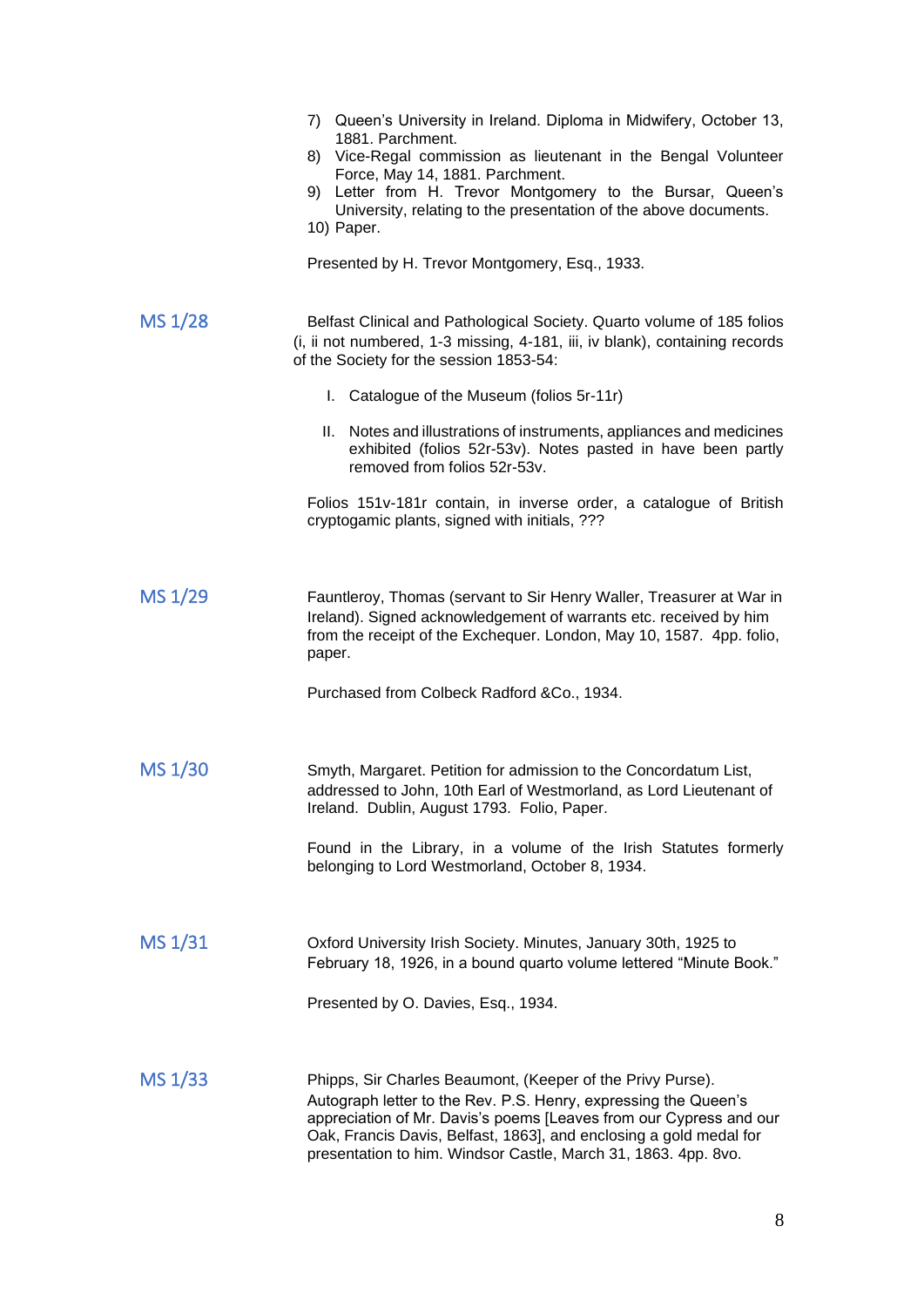|         | Found in the Library's copy of Corpus Inscriptionum Latinarum, vol. 1,<br>December, 1934.                                                                                                                                                                                                                                                                                                                                              |
|---------|----------------------------------------------------------------------------------------------------------------------------------------------------------------------------------------------------------------------------------------------------------------------------------------------------------------------------------------------------------------------------------------------------------------------------------------|
| MS 1/35 | Coleraine                                                                                                                                                                                                                                                                                                                                                                                                                              |
|         | (a, b) The Theatre, Coleraine. Play-bills, January 16 & 30, 1782.<br>[Printed].                                                                                                                                                                                                                                                                                                                                                        |
|         | (c) MS. Warrant for the arrest of John Wells, signed by Richard<br>Church, Mayor of Coleraine, March 17, 1763.                                                                                                                                                                                                                                                                                                                         |
|         | Presented by Hugh Alexander Boyd, Esq., 1935.                                                                                                                                                                                                                                                                                                                                                                                          |
| MS 1/36 | [A volume of precedents of pleadings and copies of opinions, under<br>the following heads: Slander, Nonfeazance, Misfeazance,<br>Malfeazance, Covenant, Actions on Statutes, Debt, Replevin, Error,<br>Hue and Cry, Scire Facias, Habeas Corpus, Trespass.                                                                                                                                                                             |
|         | General Entries. Folio. Vii, 367p. London, circa 1770.]                                                                                                                                                                                                                                                                                                                                                                                |
|         | Presented by K. Povey, 1936.                                                                                                                                                                                                                                                                                                                                                                                                           |
| MS 1/37 | Relation von unseres unvergesslichen Christiani Renati Verschieden<br>in Jesu Arm und Schooss. [An account of the death and obsequies of<br>Christian Renatus, Graf von Zinzendorf, 1727- 1752, in prose and<br>verse. ? 1752.]                                                                                                                                                                                                        |
|         | Paper. 39 leaves, 8vo. A leaf is missing between ff. 26 & 27.                                                                                                                                                                                                                                                                                                                                                                          |
|         | Presented by Professor J. O. Bartley, 1936.                                                                                                                                                                                                                                                                                                                                                                                            |
| MS 1/38 | Robb, Alfred Arthur. Volume containing autograph manuscripts of 5<br>papers by him. 60 leaves. 343 x 270mm.<br>Presented by Miss Neseca A. Robb, 1937.                                                                                                                                                                                                                                                                                 |
|         | Contents:-<br>1) Ff. 1-14. "On the Use of Roulettes for Graphical Integration."<br>(Published in Philosophical Magazine, 6 <sup>th</sup> series, vol. 49, pp. 962-<br>970, May 1925.)                                                                                                                                                                                                                                                  |
|         | 2) Ff. 15-19. Criticism of presidential address given by Professor E.<br>T. Whittaker to section A of the British Association at the meeting<br>in Leeds, 1927. Calls attention to certain results established by<br>Robb's own work which had been overlooked or ignored by<br>Whittaker and other writers. The form of the article suggests a<br>letter to Nature, but it is unsigned and does not appear to have<br>been published. |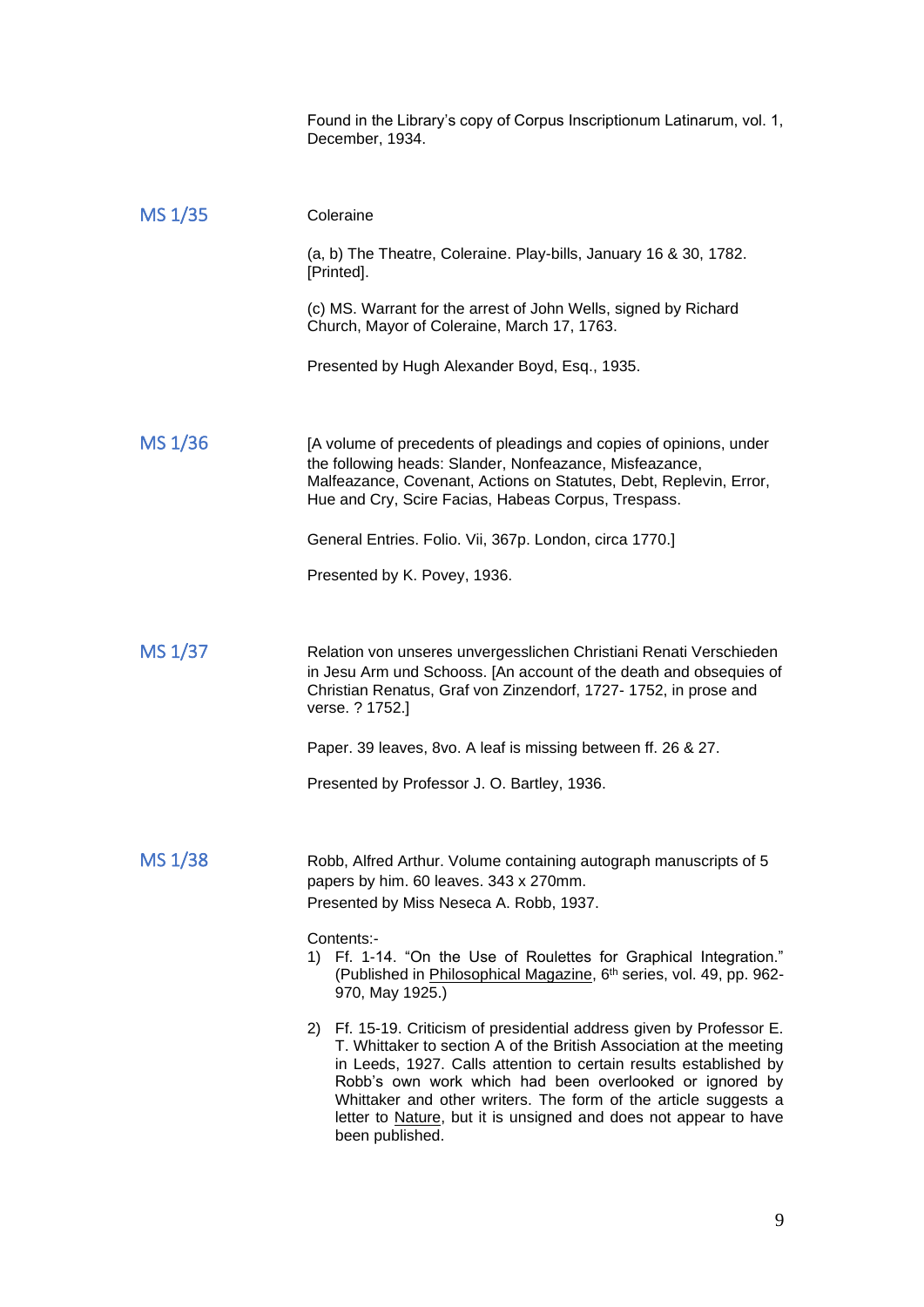|                | 3) Ff. 20-48. "On the Connexion of a Certain Identity with the<br>Extension of Conical Order to n Dimensions." (Published in<br>Proceedings of the Cambridge Philosophical Society, vol. 24,<br>pp.357-374, May1928.) |
|----------------|-----------------------------------------------------------------------------------------------------------------------------------------------------------------------------------------------------------------------|
|                | 4) Ff. 49-51. "Voting Rights of the Cambridge Senate." A letter to The<br>Times (not Published), dated June 24, 1927.                                                                                                 |
|                | 5) Ff. 52-60. Essay on the logical notion of disjunction, suggested by<br>reading Whitehead and Russell's Principipia Mathematica.<br>Unpublished.                                                                    |
| MS 1/39-42     | Please see Pim Manuscripts MS 74                                                                                                                                                                                      |
| MS 1/43        | Queen's University in Ireland. Diploma of the degree of Bachelor of<br>Arts conferred on Boyle William Coghlan. Dublin, October 14, 1852.<br>Parchment, 595 x 420mm, with seal attached.                              |
|                | Presented by the Secretary, Q.U.B., 1937.                                                                                                                                                                             |
| MS 1/44        | Boyle, Roger, 1st earl of Orrery. Autograph letter to Arthur Annesley,<br>1st earl of Anglesey. [London], May 24, 1662.<br>4pp. folio. 298 x 207mm                                                                    |
|                | Purchased from Myers & Co., 1937 (Catalogue 317, no. 165)                                                                                                                                                             |
| MS 1/45-49     | Please see Pim Manuscripts MS 74                                                                                                                                                                                      |
| <b>MS 1/50</b> | Edmondes, Sir Thomas. Journal of a member of the suite of Sir<br>Thomas Edmondes, 1614-1615. A Discourse of Ireland [c. 1599]                                                                                         |
| MS 1/51        | Lindsay, James Alexander. Notes on general medicine.                                                                                                                                                                  |
| MS 1/52        | Lavin. The Lavin. [Anonymous parody of the Raven]. 3 1 typescript.                                                                                                                                                    |
| MS 1/53        | Regel. In der Regel de Tri warden die Zahln in Drey underschiedliche<br>sfef gesetzt under welchen die. Vorder und hinder einem gleichen<br>Namen haben [etc.].<br>MS. [600]p. 28cm.                                  |
| MS 1/54        | Spittler, Ludwig Timotheus. Vorlesungen uber die Geschichte der<br>lezten drey Jahrhunderte. 1793. MS. [600]p. 28cm.                                                                                                  |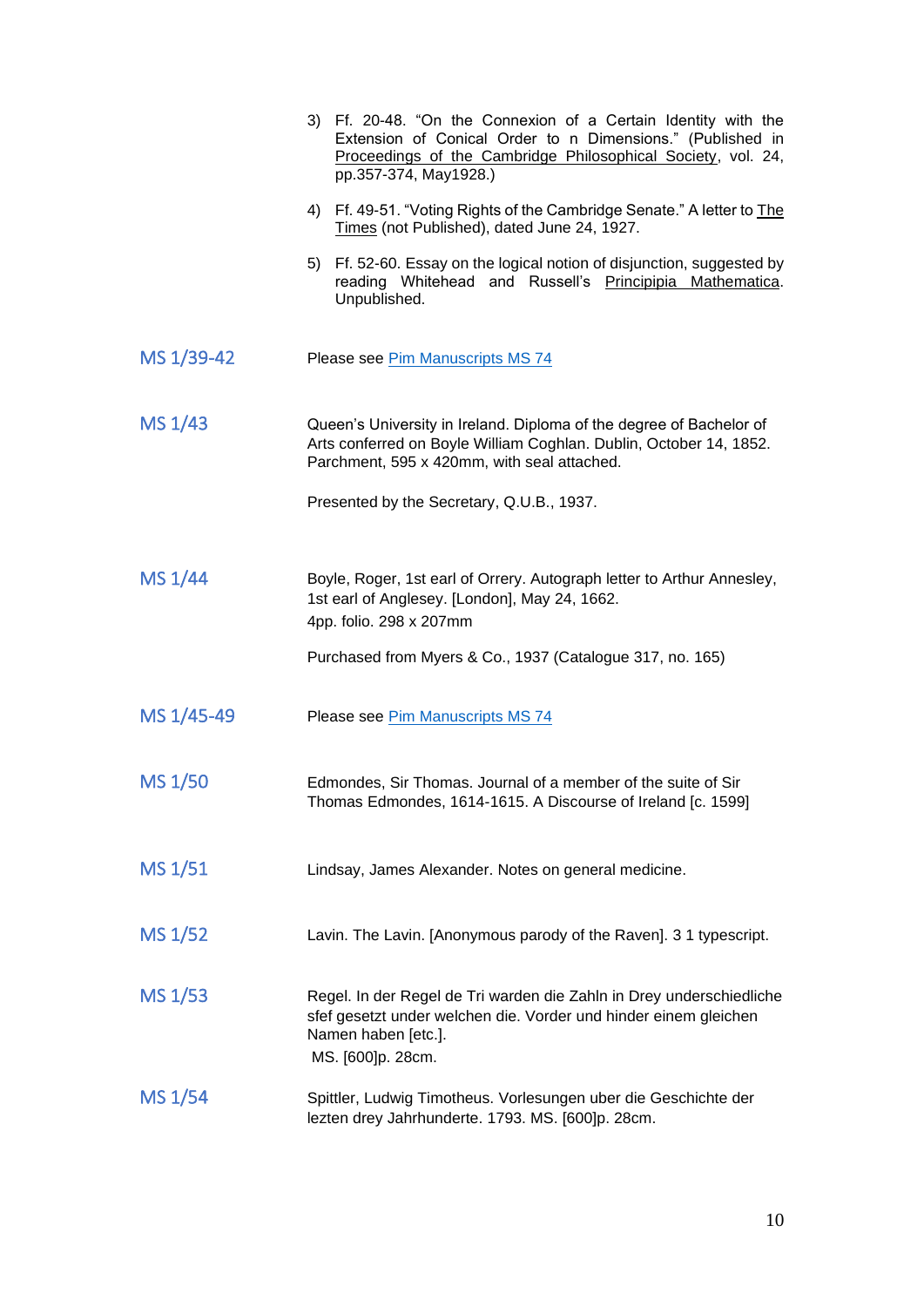| MS 1/55 | Diogenes Laertius. De vita et moribus quibusdam egregiis dictis<br>philosophorum compendiosa collectura ex laertio. [c. 1420].<br>MS. [17]p. 20cm.         |
|---------|------------------------------------------------------------------------------------------------------------------------------------------------------------|
| MS 1/56 | Manilius, Marcus. [Astronomicon. Trans. By James McCulla, chiefly<br>from the text of A. E. Housman]. Stellenbosch, 1927.<br>MS. 5v. 22cm.                 |
| MS 1/57 | Larmor, Alexander. [Case containing ms. notes relating to his key to<br>Nixon's Euclid revised. C. 1890?].<br>30cm.                                        |
| MS 1/58 | Bartley, James Orr. A. E. Housman. [A paper]. Read to the Monday<br>Club, Nov. 1925. [Belfast, 1925].<br>MS. [31]p. 23cm.                                  |
| MS 1/59 | Bartley, James Orr. "Lorna Doone" and The Mayor of Casterbridge".<br>Paper read to the Monday Club, Jan. 1927. [Belfast, 1927].<br>MS. [20]p. 23cm.        |
| MS 1/60 | Bartley, James Orr. Rupert Brooke. [A paper] Read to the Monday<br>Club, [February 9, 1925. Belfast, 1925].<br>MS. [29]p. 23cm.                            |
| MS 1/61 | Bartley, James Orr. "Experientia docet". [Belfast, c. 1929?].<br>MS. 7p. 23cm.                                                                             |
| MS 1/62 | Bartley, James Orr. A Roman holiday. ( One act comedy based on<br>Petronius' story of the Ephesian matron). [Belfast, c. 1929?].<br>Typescript. 13p. 27cm. |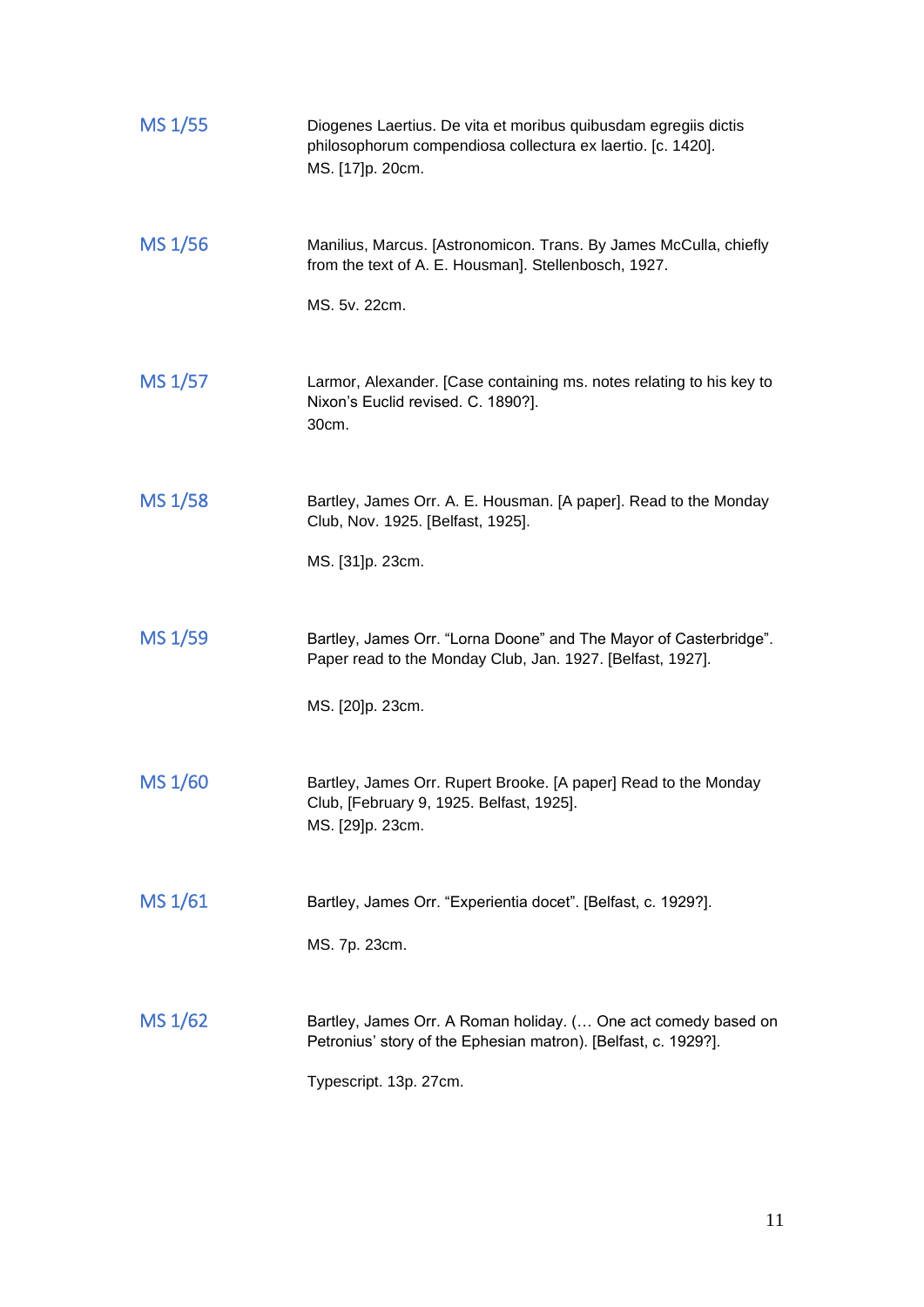| MS 1/63                                                                                                                                                                                                   | Bartley, James Orr. The charcoal burner. An allegorical idyll. In one<br>act. [Belfast, 1929].<br>MS. 12p. 33cm.                                           |  |
|-----------------------------------------------------------------------------------------------------------------------------------------------------------------------------------------------------------|------------------------------------------------------------------------------------------------------------------------------------------------------------|--|
| MS 1/64                                                                                                                                                                                                   | Bartley, James Orr. Charon's ferry. [Belfast, 1927].<br>MS. 12p. 33cm.                                                                                     |  |
| MS 1/65                                                                                                                                                                                                   | Henry, Robert Mitchell. Roman religion. [Notes on Professor Henry's<br>lectures 1932-1933]. [Belfast, 1932-1933].                                          |  |
|                                                                                                                                                                                                           | MS. Notebook. 20cm.                                                                                                                                        |  |
| MS 1/66                                                                                                                                                                                                   | Eugenics Education Company. Belfast Branch. Minutes of the<br>committee. 1911-1915.<br>MS.                                                                 |  |
| MS 1/70                                                                                                                                                                                                   | Belfast. Royal Academical Institution. [Letters between Thomas<br>Percy, Bishop of Dromore and the Belfast Academical Institution.<br>Belfast, 1807-1808]. |  |
|                                                                                                                                                                                                           | MS 1/70/1: Letter from Joseph Stevenson to Bishop Percy, 6 Nov 1807.                                                                                       |  |
|                                                                                                                                                                                                           | MS 1/70/2: Letter from Bishop Percy to Joseph Stevenson and the Committee of the Belfast<br>Academical Institution, 16 Nov 1807.                           |  |
| MS 1/70/3: Letter from Joseph Stevenson to Bishop Percy, 2 Oct 1807.<br>MS 1/70/4a: Letter from Bishop Percy to Joseph Stevenson and the Committee of the Belfast<br>Academical Institution [24 Nov 1807] |                                                                                                                                                            |  |
|                                                                                                                                                                                                           | MS 1/70/4b: Letter from Joseph Stevenson to Bishop Percy, 25 Nov 1807.                                                                                     |  |
| MS 1/70/5: Letter from Joseph Stevenson to Bishop Percy, 27 Nov 1807.                                                                                                                                     |                                                                                                                                                            |  |
|                                                                                                                                                                                                           | MS 1/70/7a: Letter from Joseph Stevenson to Bishop Percy, 26 Jan 1808.                                                                                     |  |
|                                                                                                                                                                                                           | MS 1/70/7b: List of subscribers to the Academical Institution, Belfast. 9 Jan 1808                                                                         |  |
| MS 1/70/8a: Letter from Joseph Stevenson to Bishop Percy, 9 Feb1808.<br>MS 1/70/8b: Letter from Bishop Percy to Joseph Stevenson and the Committee of the Belfast                                         |                                                                                                                                                            |  |
| Academical Institution, 15 Feb 1808.                                                                                                                                                                      |                                                                                                                                                            |  |
| MS 1/70/8c: Copy of a letter from the Marchioness of Downshire to the Secretary of the<br>Belfast Academical Institution, 6 Jan 1808.                                                                     |                                                                                                                                                            |  |
| MS 1/70/9: Copy of report of the Belfast Academical Institution Committee Report and                                                                                                                      |                                                                                                                                                            |  |
| Address to the Public. Send by Joseph Stevenson to Bishop Percy, 26 Feb 1808.<br>MS 1/70/10: List of subscribers to the Academical Institution, Belfast. 1808. Addressed to                               |                                                                                                                                                            |  |
| Bishop Percy.                                                                                                                                                                                             |                                                                                                                                                            |  |
|                                                                                                                                                                                                           | MS 1/70/11: Letter from Bishop Percy to Joseph Stevenson and the Committee of the Belfast<br>Academical Institution, 8 August 1808                         |  |
|                                                                                                                                                                                                           | MS 1/70/12a: Letter from Joseph Stevenson to Bishop Percy, 9 Aug1808.                                                                                      |  |
| MS 1/70/12b: Letter from M. Donnell to Bishop Percy, 9 Aug1808.                                                                                                                                           |                                                                                                                                                            |  |
|                                                                                                                                                                                                           | MS 1/70/13: Letter from Joseph Stevenson to Bishop Percy, 30 Aug1808.<br>MS 1/70/14: Letter from Joseph Stevenson to Bishop Percy, 31 Dec1808.             |  |
|                                                                                                                                                                                                           |                                                                                                                                                            |  |
|                                                                                                                                                                                                           | 12                                                                                                                                                         |  |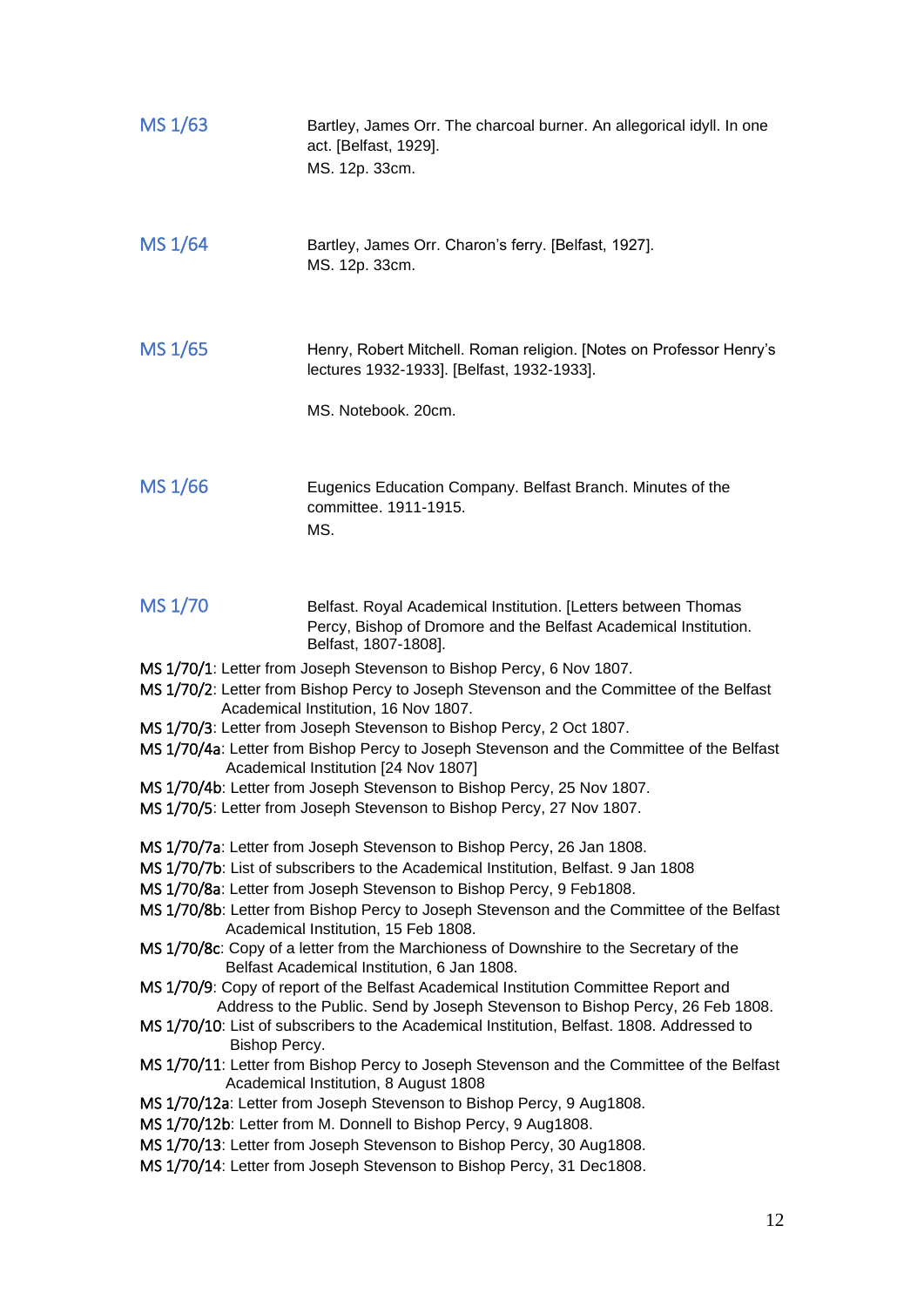MS 1/70/15: Letter from Joseph Stevenson to Bishop Percy, 3 Jan 1809. MS 1/70/16: Manuscript List of subscribers to the Academical Institution, Belfast. No date.

| MS 1/71 | Belfast. Royal Academical Institution. Report of the committee<br>appointed to prepare a plan of education and government for the<br>intended Academical Institution, Belfast.                                                                                                                                             |
|---------|----------------------------------------------------------------------------------------------------------------------------------------------------------------------------------------------------------------------------------------------------------------------------------------------------------------------------|
|         | Catalogued at MS. Young 16K.<br>Printed.                                                                                                                                                                                                                                                                                   |
| MS 1/72 | Jackson, J. E. [Letter to the Marchioness of Bath regarding<br>alterations in the text of Childe Harold, with a transcript.<br>Chippenham, 1872].<br>MSS. 2 items. 18cm; 18 x 33cm.                                                                                                                                        |
| MS 1/73 | Wellesley, Arthur, 1st duke of Wellington. [Letter from the Duke of<br>Wellington to Mrs. McGie, July 18, 1845, with envelope and facsimile<br>signature].                                                                                                                                                                 |
|         | MS. [1]p 18cm.                                                                                                                                                                                                                                                                                                             |
| MS 1/74 | Larmor, Sir Joseph. [6 letters to Sir J. Larmor. 1892-1934].<br>MS. and typescript. 18-25cm.                                                                                                                                                                                                                               |
| MS 1/76 | Memoires. Memoires et rapports confidentiels  sur les dernieres<br>negociations et sur l'etat actual de la France [with English trans. Of<br>three reports. 1815].<br>MSS, 4 items, 35cm.                                                                                                                                  |
| MS 1/77 | Great Britain. Parliament. Debates. [Manuscript collection of<br>parliamentary proceedings and copies of parliamentary documents,<br>1621-1629].<br>151f. 30cm.                                                                                                                                                            |
| MS 1/78 | (1). Great Britain. Parliament. House of Commons. Observacions<br>rules & orders out of divers Journalls of the House of Commons<br>entred in the reignes of K. Edw & Q. Mary Q. Eliz. & K. James. With<br>a declaracion of the House of Commons concerning their priviledges<br>drawn up by a Select Committee. [c.1745]. |
|         | MS. 209p., Engraved front. 31cm.                                                                                                                                                                                                                                                                                           |

13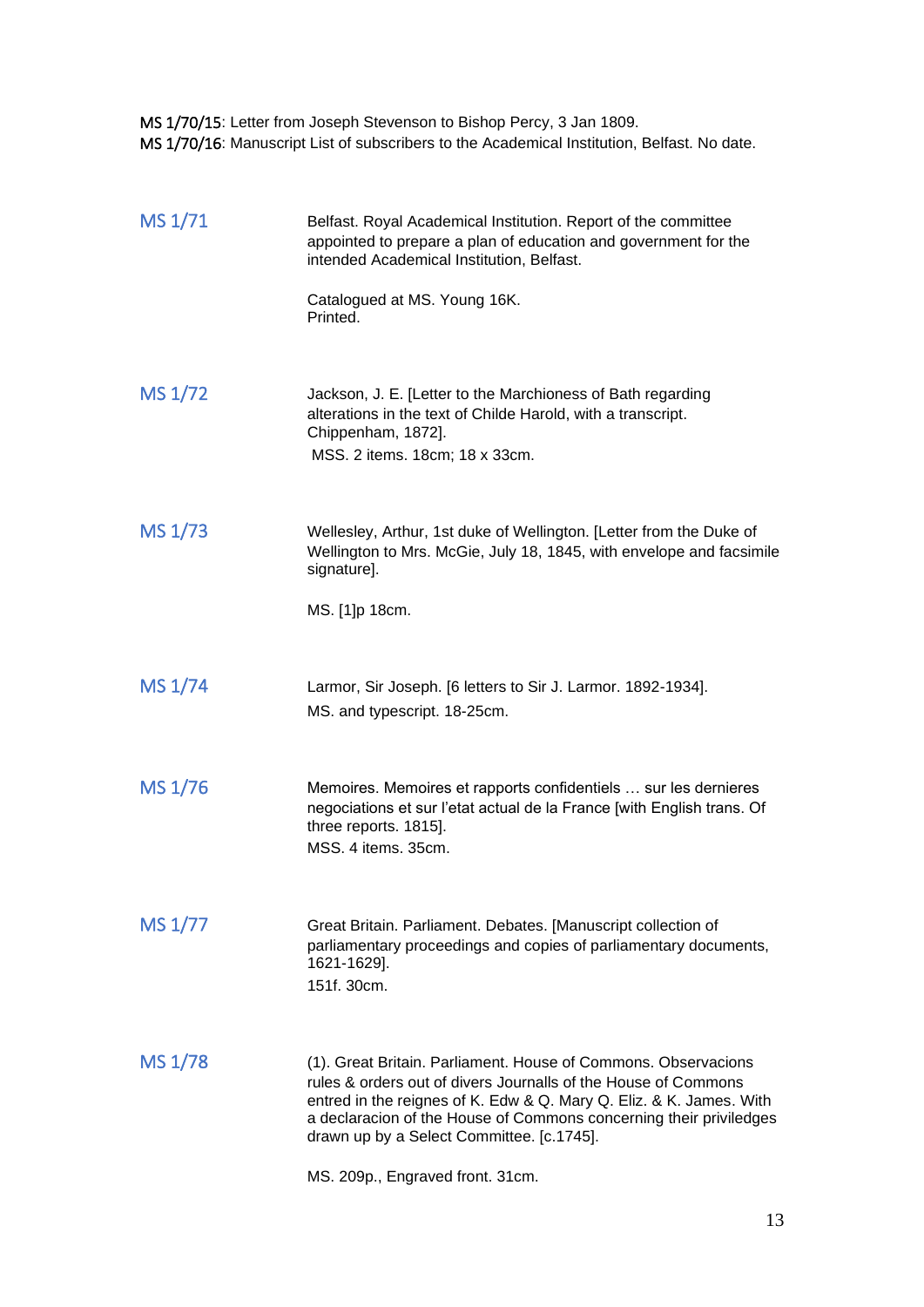|         | (2.) Great Britain. Parliament. The original instituacion power &<br>jurisdiccion of Parliaments. Comprehending the nature and method of<br>all Parliamentary transactions collected out of the Tower Records<br>Journalls of both Houses of Parliament. Etc. being a private<br>manuscript found among the papers of the late Judge Hales.<br>MS. [vi], 108p. 31cm. |
|---------|----------------------------------------------------------------------------------------------------------------------------------------------------------------------------------------------------------------------------------------------------------------------------------------------------------------------------------------------------------------------|
| MS 1/79 | Great Britain. Parliament. House of Lords. Rembrances for order and<br>decency to be kept & observed in the House of Peers by the Lords<br>when his majesty is not there leaving the solemnity belonging to his<br>majestyes comeing to be marshalled by those Lords to whom it more<br>properly appertains. [c.1685].<br>MS. [viii], 112p. 16cm.                    |
| MS 1/80 | Great Britain. Parliament. Rolls. Reportorium sive elenchus<br>Parliamentorum de annis Ed. 3 Ri.2 H.4 H.5 H.6 Ed. 4. 1663.<br>MS. [73]p. 14cm.<br>References apparently from Rotuli Parliamentorum.                                                                                                                                                                  |
| MS 1/81 | Great Britain. Exchequer. Tellers' receipts for revenue, 1553-1602<br>MS. 174 items.                                                                                                                                                                                                                                                                                 |
| MS 1/87 | Innes, John Clarke. [Certificates and diploma awarded to John<br>Clarke Innes, 1839-1842].<br>9 items. 12-37 cm.                                                                                                                                                                                                                                                     |
| MS 1/88 | Dick, Robert. [Diplomas and commissions granted to Robert Dick,<br>1853-1867]. 5 items. 33-40cm.                                                                                                                                                                                                                                                                     |
| MS 1/89 | Larmor, Alexander. [Addresses accompanying presentations from<br>the boys of Foyle College, Londonderry, 1895?].<br>MSS. 2 items. 38 x 54cm.; 20 x 26cm.                                                                                                                                                                                                             |
| MS 1/90 | Larmor, Sir Joseph. [Charters Premium certificates awarded to<br>Joseph Larmor, Royal Belfast Academical Institution, 1870.]<br>2 items. 30 x 39cm.                                                                                                                                                                                                                  |
| MS 1/91 | McClure, William. [Certificates, diplomas and other papers<br>of Dr. William McClure, 1820-1834].<br>19 items. 13-54cm.                                                                                                                                                                                                                                              |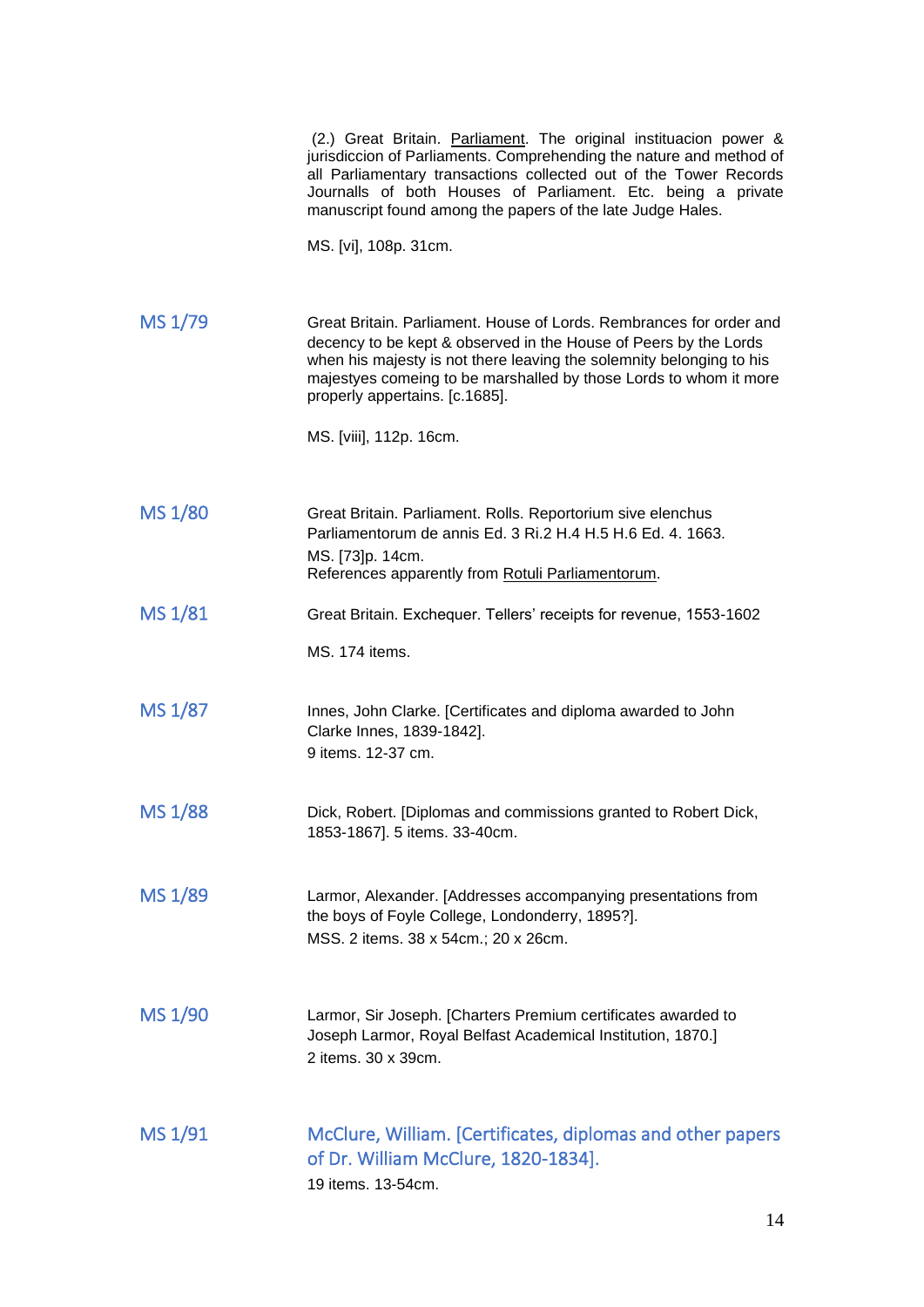| MS 1/92      | Orr, Gawin. [Certificates, diploma and other papers of Dr. Gawin Orr,<br>1856-1864].                                                                                                                           |
|--------------|----------------------------------------------------------------------------------------------------------------------------------------------------------------------------------------------------------------|
|              | 14 items. 21-60cm.                                                                                                                                                                                             |
| MS 1/93      | Orr, James. [Certificates amd diploma awarded to Dr. James Orr,<br>1817-1821].                                                                                                                                 |
|              | 5 items. 23-50cm.                                                                                                                                                                                              |
| MS 1/94      | Orr, William. [Certificates and diploma awarded to Dr. William Orr,<br>1853-1858].                                                                                                                             |
|              | 16 items, 30-55cm.                                                                                                                                                                                             |
| MS 1/95      | Taggart, David. [Queen's University in Ireland, M.D. diploma of David<br>Taggart, 15th October, 1858. Dublin, 1858].<br>1 sheet, with seal. 60 x 52cm.                                                         |
| MS 1/96      | Henry, Family. Henry descended from Molyneux and Shuldam.<br>[Genealogical tree of P. S. Henry, first president of Queen's College,<br>Belfast. Compiled by R. W. H. Blackwood]. 1944.<br>1 sheet. 44 x 120cm. |
| MS 1/102     | Southampton. Corporation. [Photostats of f.I amd f.IV of<br>Southampton Petty Customs account (Liber Communis) 1469-1470.]<br>28cm.                                                                            |
| MS 1/104     | Gilbert, Sir Humphrey. [Photostat of letter, 26 May 1583, from<br>Southampton municipal records]. 12 x 29cm.                                                                                                   |
| MS 1/105     | Gilbert, Sir Humphrey. [Photostat of will, 1582. Somerset House,<br>PCC 28 Weston].<br>MS. 2 sheets. 20 x 32cm.                                                                                                |
| MS 1/110-113 | Northern Ireland. Ministry of Home Affairs. [Belfast<br>housing inquiry, 15 <sup>th</sup> September, 1925, 10 18 <sup>th</sup> January,<br>1926. Minutes of evidence.].<br>4v. typescript 33cm.                |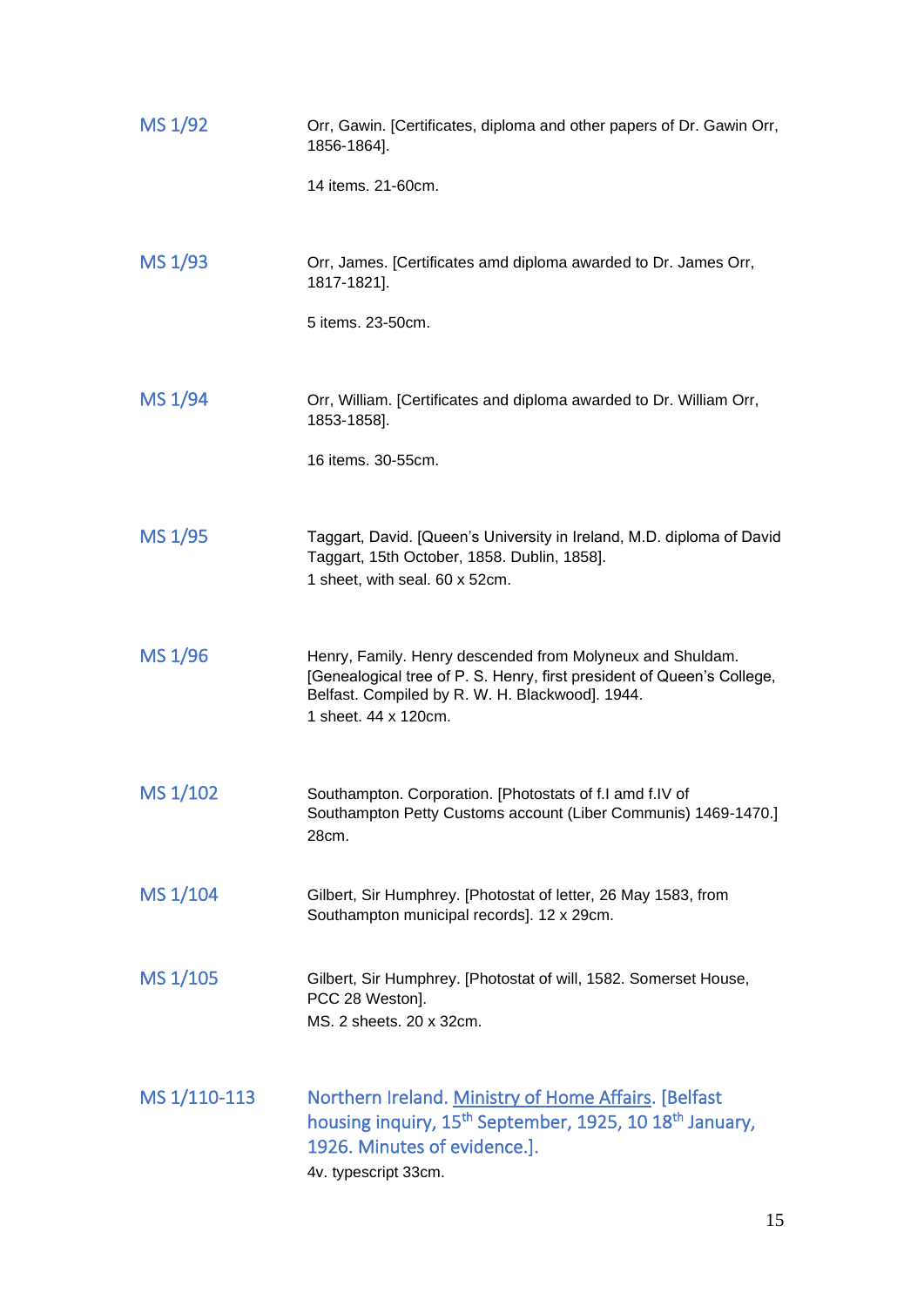| MS 1/114 | Belfast. Corporation. Brief for counsel to appear ob behalf of Belfast<br>Corporation at public housing inquiry to be held at City Hall on 15th<br>September 1925.<br>10p. 43 x 35cm. Typescript. |
|----------|---------------------------------------------------------------------------------------------------------------------------------------------------------------------------------------------------|
| MS 1/115 | Carnwath, Thomas. Report  to the special committee of the Belfast<br>Corporation on the municipal health services of the city. 24th<br>December 1941.                                             |
|          | Typescript. 33cm.                                                                                                                                                                                 |
| MS 1/116 | Meredith, Ralph and others. Attack by pawns. Verse and an<br>argument. [Belfast, 1935].<br>Typescript. 25cm.                                                                                      |
| MS 1/117 | Bartley, James Orr. Romance. Presidential address, 1929, Literary<br>and Scientific Society, Queen's University, Belfast. [Belfast, 1929].<br>22cm.                                               |
| MS 1/118 | Bartley, James Orr. [Scrapbook, 1924-1933. Belfast, 1933].<br>25cm.                                                                                                                               |
|          | Contains programmes and criticisms of Q.U.B. Dramatic Society<br>performances.                                                                                                                    |
| MS 1/119 | Ross, Leslie N. The tapestry of life. 1947.<br>Typescript. 25cm. (Tickles Time, 3)                                                                                                                |
|          |                                                                                                                                                                                                   |
| MS 1/120 | MacCormac, Henry. Insanity, not hereditary and not cerebral but<br>simply a bad habit of mind removable through psychic transfer and<br>the discipline of will. [1886].<br>MS. x, 251p. 34cm.     |
| MS 1/122 | Congress of the Universities of the Empire. [Papers relating to the<br>congress of 1912. 1910-1911].<br>Typescript. 33cm.                                                                         |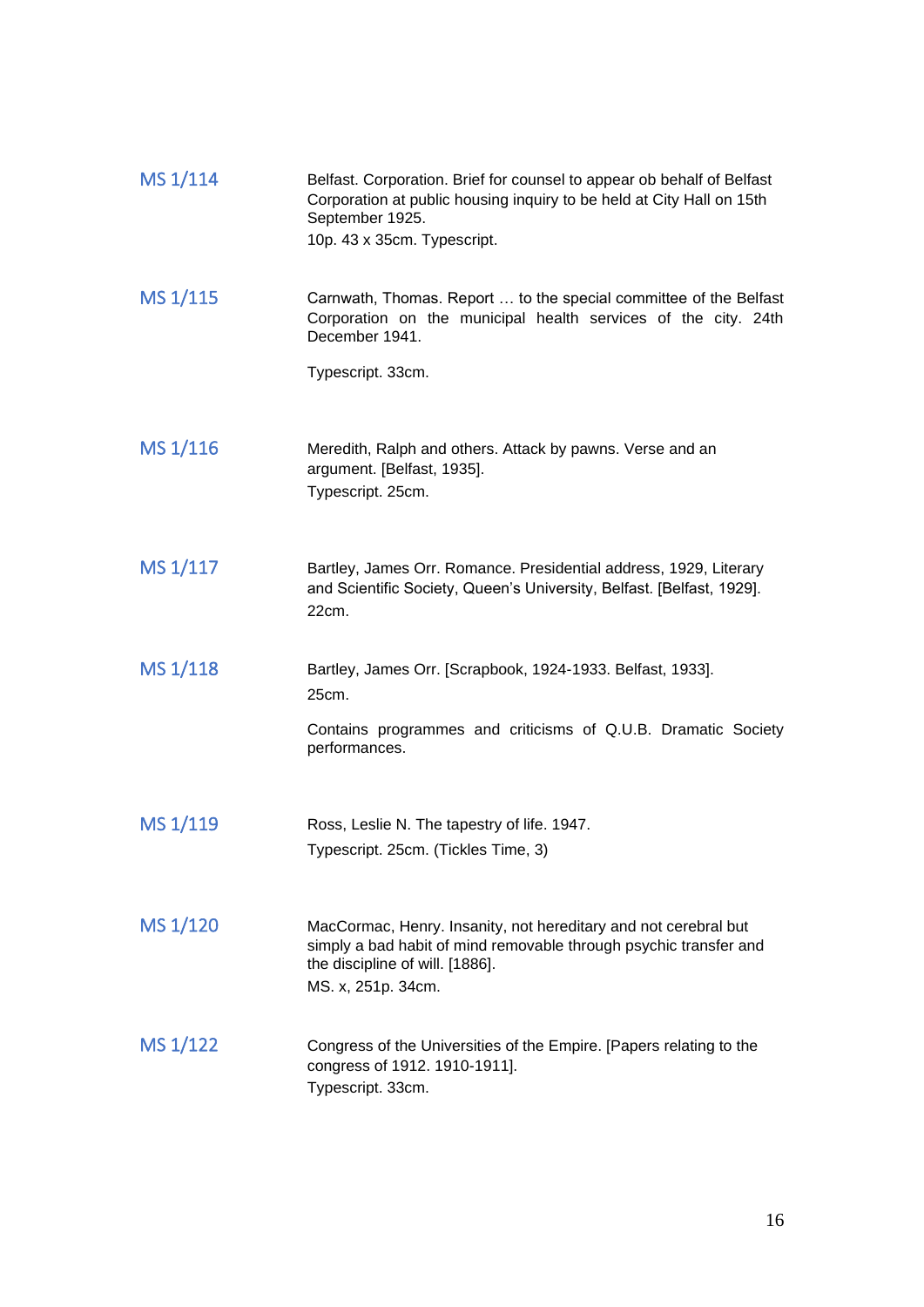| MS 1/123     | Hoare, William Worth. [3 certificates of administration of holy orders.<br>1834-1840].<br>19 x 32, 25 x 49cm.                                                                                                                                                                                               |
|--------------|-------------------------------------------------------------------------------------------------------------------------------------------------------------------------------------------------------------------------------------------------------------------------------------------------------------|
| MS 1/124     | [Lee, John G.] The post office of Northern Ireland. Organisation and<br>finance. [c. 1924]                                                                                                                                                                                                                  |
| MS 1/125     | Allingham, William. (1824-1889). [44 letters to Henry Sutton, 1848-<br>1862]; letter from R.W. Emerson to Allingham (copy)<br>Please see RASCAL description.                                                                                                                                                |
| MS 1/126     | Aquinas [Catena in quattuor Evangelia] Original leather over wooden<br>boards. Germany (?1525 [probably earlier]) Manuscript in Latin on<br>204 paper leaves 143 x 104mm. Three scribal hands. Vellum flyleaf<br>inscribed "Iste liber reliquis aufferendum est / Vis dicam melior nullus<br>in orbe liber" |
| MS 1/127     | Dublin University. Trinity College. Transcript of the entrance register<br>(or matriculation books?)  1637-1730. Made by and for W.M. Brady<br>with  notes by J. R. Garstin. [. 1862]                                                                                                                       |
| MS 1/128     | Sermons. C. 1644-1646. Note on flyleaf: Holy Bishop Bedell's<br>papers. Note on loose leaf by J.R. Garstin.                                                                                                                                                                                                 |
| MS 1/129     | Clogy, Alexander. Life of Bedell [with notes on a loose leaf in the<br>hand of J. R. Garstin. C. 1850]                                                                                                                                                                                                      |
| MS 1/130-132 | [Brady William Maziere]. Family notes, chiefly Roman<br>[c. 1882-<br>1891]<br>3 notebooks. Manuscript.                                                                                                                                                                                                      |
| MS 1/133     | Brady, William Maziere. Diary. 1871, 5 Feb., to 24 June. Rome. Also<br>1885. Sep. 25 to Oct. 1886. Australia 1871-1886.                                                                                                                                                                                     |
| MS 1/134     | Brady, William Maziere. A traveller's impressions of Australia. [c.<br>1886]                                                                                                                                                                                                                                |
| MS 1/135     | Brady, William Maziere. [Notes made from manuscripts in Rome,<br>Perugia, Ravenna and Paris and used in The Episcopal Succession<br>in England. c. 1869-1870]                                                                                                                                               |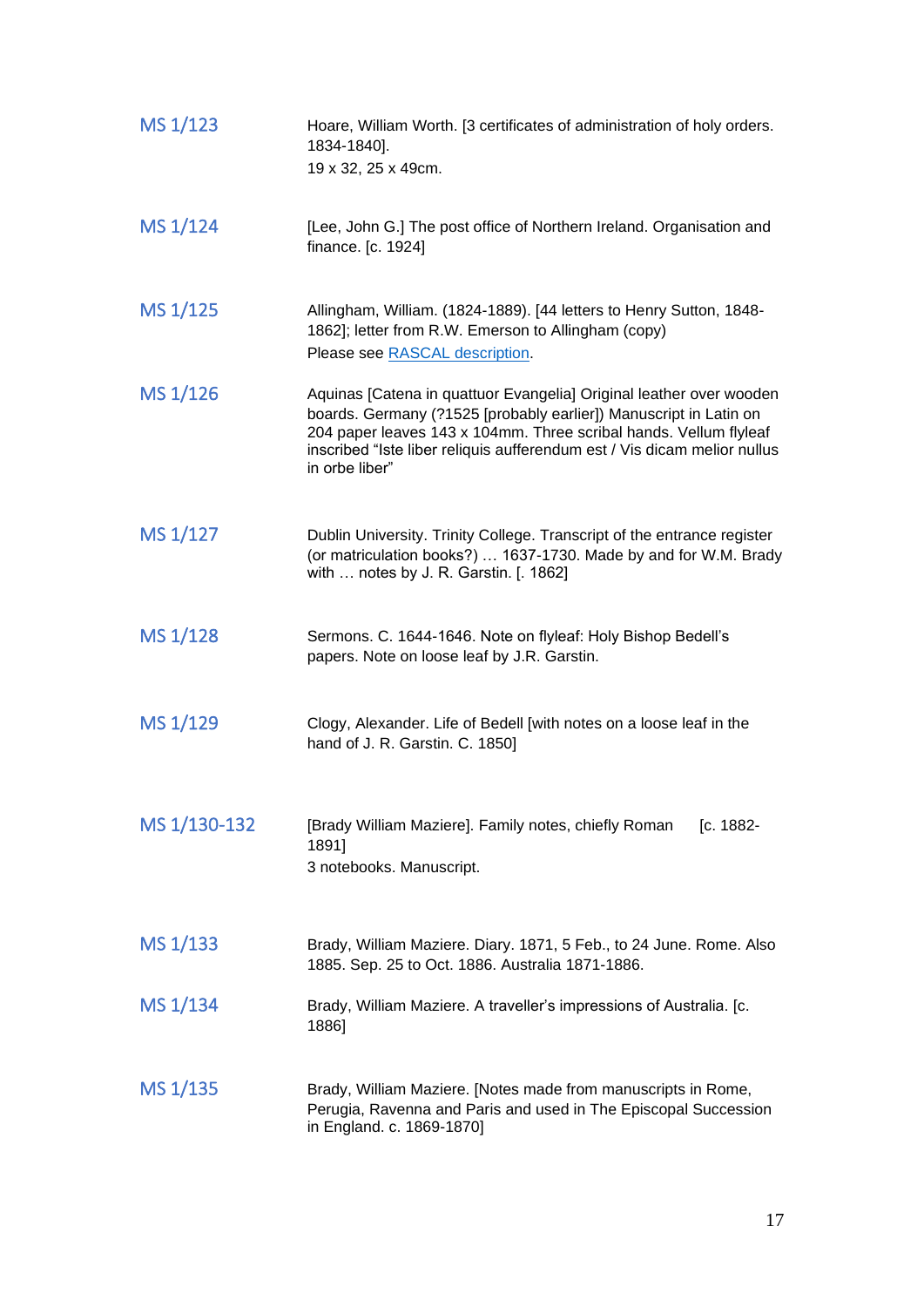| MS 1/136 | [Photograph of ms. calendar 1394-1412 A.D. Bibliotheque Nationale,<br>Cabinet des Estampes. Ea. 2. Reserve]                                                                                                                                  |
|----------|----------------------------------------------------------------------------------------------------------------------------------------------------------------------------------------------------------------------------------------------|
| MS 1/137 | King, Richard George Salmon [(1871-1958); Dean of Derry 1921-<br>1946] Notebook (100 x 160mm) 58pp (41 blank) containing notes on<br>Irish Antiquities. [c. 1930]                                                                            |
| MS 1/138 | King, Richard George Salmon. 5 glass slides, Irish Antiquities<br>(labelled)                                                                                                                                                                 |
| MS 1/140 | King, Richard George Salmon. Notes of a Lecture on Irish Antiquities<br>[relate to the 59 slides in MS 1/141]. 46pp; (loose) and a cutting from<br>an unidentified publication, all in a QUB envelope addressed to the<br>Library. [c. 1930] |
| MS 1/141 | King, Richard George Salmon. 59 glass slides, Irish Antiquities<br>housed in Wooden Box (labelled). [c. 1930]                                                                                                                                |
| MS 1/143 | Savage-Armstrong, George Francis. [British passport, no. 8273.<br>Signed by Lord Stanley, 25th June, 1868]                                                                                                                                   |
| MS 1/144 | [Book of precedents belonging to Daniel Gabbett. (b. ca. 1760).<br>Precedents dated 1757-1799. pp. 1-220 written ca. 1780<br>[See F.H. Newark: An old precedent book in NILQ 18:3 (1967) pp.<br>330-34]                                      |
| MS 1/145 | Gidden, H. W. ed. The stewards' books of Southampton, 1434-39.<br>Southampton. 1939. Proof copy wanting appendix and index.                                                                                                                  |
| MS 1/146 | Quinn, David Beers, ed. The port books  of Southampton for the<br>reign of Edward IV. Vol. 1 and 2. 1937-1938. Typescript.                                                                                                                   |
| MS 1/147 | Quinn, David Beers. Tudor rule in Ireland. Thesis, Ph.D., University<br>of London, 1934.<br>In manuscript and typescript.                                                                                                                    |
| MS 1/148 | Smith, John? Belfast sixty years ago. By an octogenarian. 1808-<br>1868.                                                                                                                                                                     |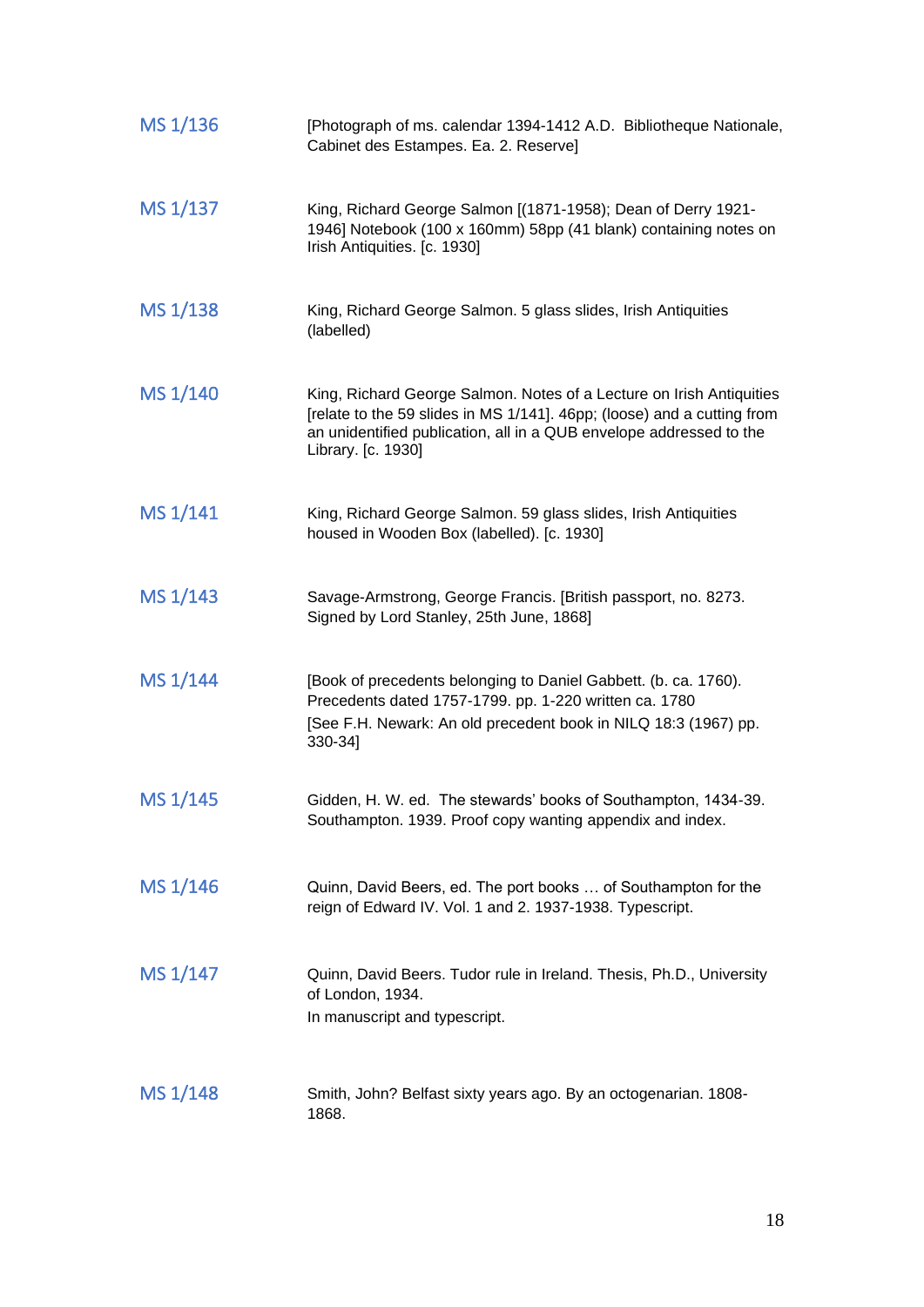| MS 1/149 | [Ware, Robert]. Rome's monarchiall power blasted. [c. 1680].                                                                                                                                                                                                                                                                                                                                                             |
|----------|--------------------------------------------------------------------------------------------------------------------------------------------------------------------------------------------------------------------------------------------------------------------------------------------------------------------------------------------------------------------------------------------------------------------------|
| MS 1/150 | [Aquinas, Thomas, Saint. Fragments of the commentary on the<br>medieval Latin version of Aristotle's Nichomachean ethics. Book 7:<br>part of Lectio 13, Lectio 14. Book 8: part of Lectiones 1 and 9, Lectio<br>10, part of Lectioll. Book 9: part of Lectiones 5-7, part of Lectio 8.<br>Book 10: part of Lectio 8, Lections 9-11, part of Lectio 12]<br>14 <sup>th</sup> century? Probably written at Oxford. 6 leaves |
| MS 1/151 | Koran. Illuminated Arabic ms. 18th century.                                                                                                                                                                                                                                                                                                                                                                              |
| MS 1/152 | Palilli, sebastianus. Diploma of the degree of Philosophiae et<br>Medicinae of the College of Physicians of Rome, granted 15th June,<br>1757. Illuminated ms. bound in tooled Scottish 18th century binding.                                                                                                                                                                                                             |
| MS 1/153 | MacAdam, Robert Shipboy. Collection of materials and outline for an<br>English-Irish dictionary of Ulster Irish.<br>23 portfolios, (1388) pages, wanting letter F. Letters I & J<br>interchanged. C. 1830.<br>Please see RASCAL description.                                                                                                                                                                             |
| MS 1/154 | Elgar, Sir Edward William. Concerto for violoncello and orchestra,<br>(Op. 85), composed by Edgar Elgar. London: Novello, c. 1921. 104p.<br>Arranged for viola by Lionel Tertis. Manuscript viola part<br>supeallrimposed on that of cello.                                                                                                                                                                              |
| MS 1/155 | Mac Domhnaill, Aodh. [Poems by aodh Mac Domhnaill; transcribed<br>by Peadar O Gealacain].                                                                                                                                                                                                                                                                                                                                |
| MS 1/156 | Ferguson, Howard. Sonata in F minor for piano.                                                                                                                                                                                                                                                                                                                                                                           |
| MS 1/157 | Marshall, John Johnston. Annals of Aughnacloy and of the parish of<br>Carnteel County Tyrone, by John J. Marshall.<br>2 <sup>nd</sup> ed. Dungannon: printed by the Tyrone Printing Co., 1925. 76p.<br>Annotated and interleaved with manuscript notes, newspaper cuttings                                                                                                                                               |
|          | and photographs.                                                                                                                                                                                                                                                                                                                                                                                                         |
| MS 1/158 | Historic Benburb: its story and history. Ancient Ulster clockmakers.<br>120p. scrapbook containing cuttings from the Armagh Guardian and<br>other newspapers; manuscript notes by J. J. Marshall; loose cuttings                                                                                                                                                                                                         |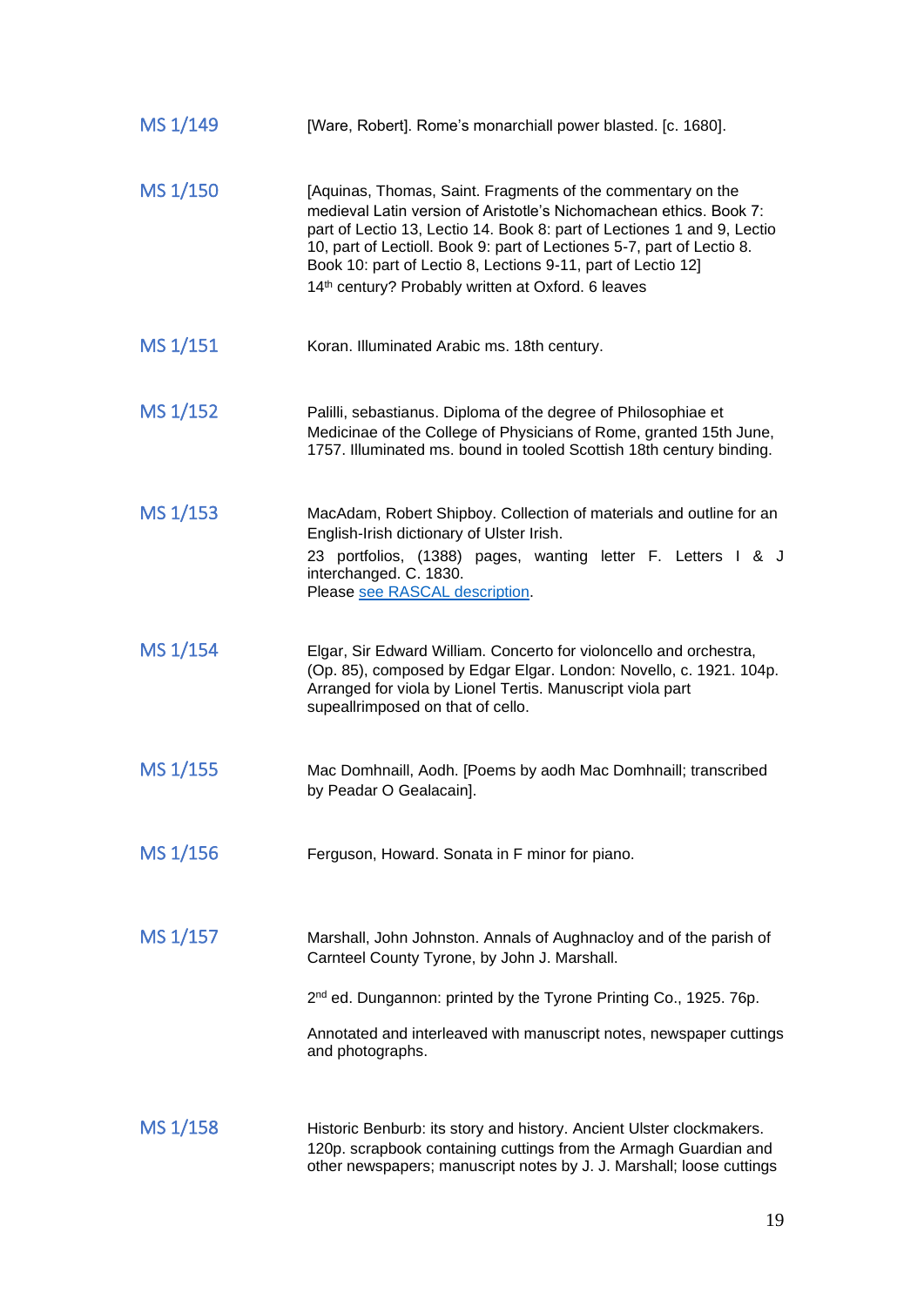|              | & photographs. Articles on Benburb mainly by C.I. Hobson; those on<br>Ulster clockmakers by J.J. Marshall.                                                                                                                                                                                                                                                                                                                                                                                                                                                                                                                                                                                                                                                                                                                                                                                                                                                                                    |
|--------------|-----------------------------------------------------------------------------------------------------------------------------------------------------------------------------------------------------------------------------------------------------------------------------------------------------------------------------------------------------------------------------------------------------------------------------------------------------------------------------------------------------------------------------------------------------------------------------------------------------------------------------------------------------------------------------------------------------------------------------------------------------------------------------------------------------------------------------------------------------------------------------------------------------------------------------------------------------------------------------------------------|
| MS 1/159-163 | Comyn, David. Letters to, and note of letters by, David Comyn with<br>reference to the Society for the Preservation of the Irish Language,<br>Gaelic Union, Irish Texts Society, etc.1880-1899 (Mss copies:<br>originals in National Library of Ireland)                                                                                                                                                                                                                                                                                                                                                                                                                                                                                                                                                                                                                                                                                                                                      |
| MS 1/164     | Pearse, Patrick Henry. Letters to J. J. Doyle. 1900-1903<br>(Mss copies: originals in National Library of Ireland)                                                                                                                                                                                                                                                                                                                                                                                                                                                                                                                                                                                                                                                                                                                                                                                                                                                                            |
| MS 1/165-171 | Comyn, David. Letters to J. J. Doyle from David Comyn, and some<br>letters to J. J. Doyle from T.B. Griffith, dealing with the disposal of<br>Comyn's papers. 1875-1906.<br>(Mss copies: originals in National Library of Ireland)                                                                                                                                                                                                                                                                                                                                                                                                                                                                                                                                                                                                                                                                                                                                                            |
| MS 1/172-194 | Eire. Irish Folklore Commission. [MSS 1459-1461, 1481. Answers (in<br>Irish or English), by collectors of the Commission, to a questionnaire<br>on matchmaking prepared by K. H. Connell and Sean O<br>Suilleabhain, 1956-57, together with a copy of the questionnaire and<br>a covering letter to the collectors from Sean O Suilleabhain. Dublin:<br>$[1956-57]$ .<br>5pt in 23.                                                                                                                                                                                                                                                                                                                                                                                                                                                                                                                                                                                                           |
|              | Photocopy<br>Collectors and areas: Michael O Gaoithin, Dunquin, Kerry; Sean O<br>Dubhda, Ballynagall, Kerry; Tadhg O Murchadha, Currans, Kerry;<br>Sister Siobhan Ni Mhurchu, Newmarket, Cork; Sean O Caoimh, Co.<br>Waterford; Siobhan Neancol, Ardmore, Waterford; Seamus O<br>Maolchathaigh, Clonmel, Waterford; Brother P.T. O Riain, Kilcock,<br>Kildare; Brother Padraig O Conchubhair, Carberry, Kildare; James<br>Delansy, Longford; Matt O'Reilly, Oldcastle, Meath; Joseph Wade,<br>Mullingar, Westmeath; Ciaran Bairead, Claregalway, Galway; Michael<br>Corduff, Ross Port, Mayo; John Bartley, Barnatra, Mayo; Michael<br>MacEnri, Erris, Mayo; Liam O Briain, Tullaghan, Leitrim; James J.<br>O'Donnell, Castlerea, Roscommon; Sean O hEochaidh, Inver,<br>Donegal; Padraig O Beirn, Teelin, Donegal; Michael J. Murphy, South<br>Armagh & North Tyrone; P.J. Gaynor, Bailieboro, Cavan; Alexander<br>McConnell, Bellanaleck, Fermanagh; Brigid Keane, Rosemount,<br>Westmeath; |
| MS 1/195-198 | Larkin, Philip Arthur. Letters, from Oxford, to the critic, Charles<br>Hamblett; four autograph letters, signed and dated April-November,<br>1942.<br>"Mr Hamblett" scored out on 195, 197 & 198.                                                                                                                                                                                                                                                                                                                                                                                                                                                                                                                                                                                                                                                                                                                                                                                             |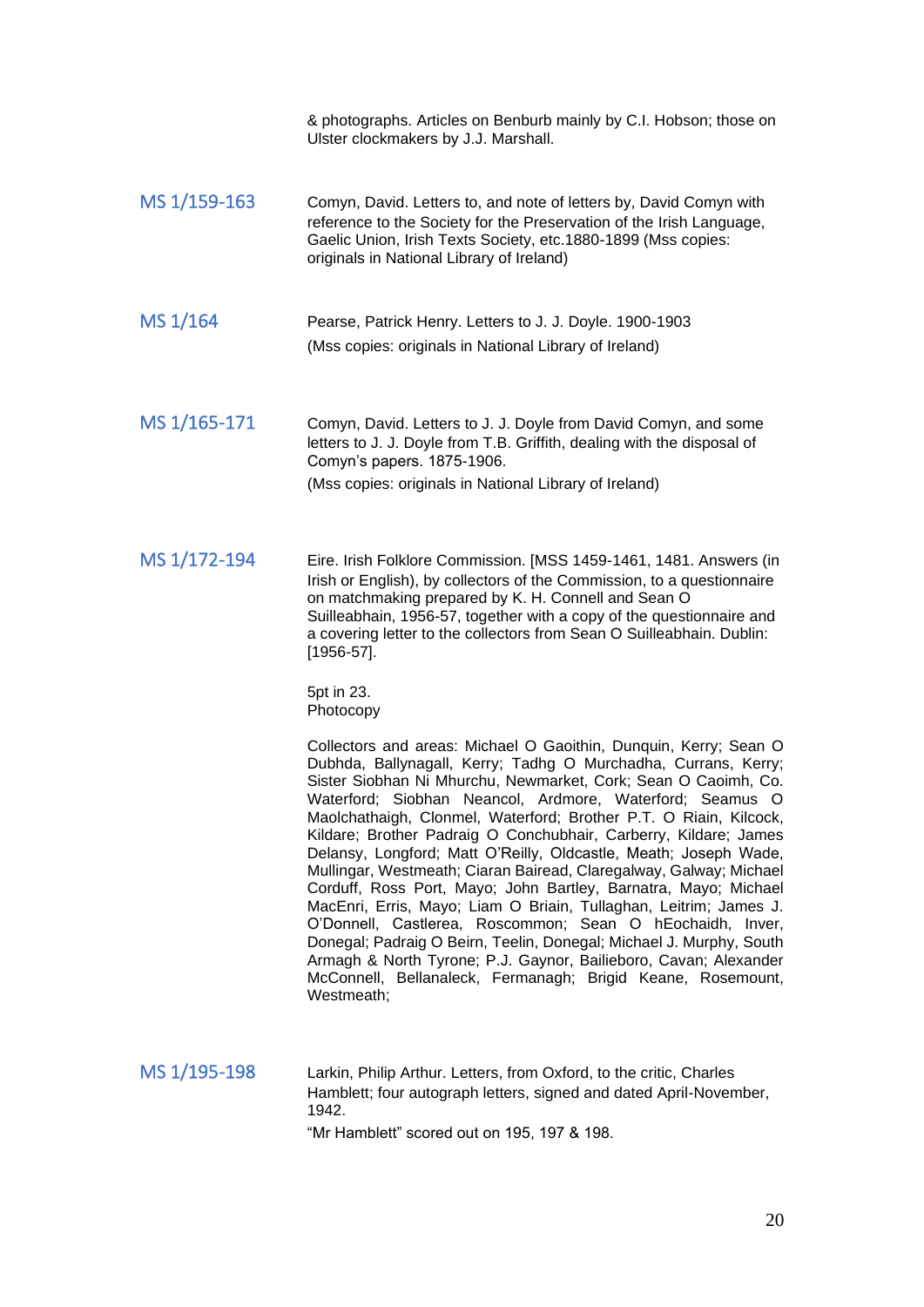| MS 1/199 | Rankine, W. J. M. [Synopsis of Lectures]<br>(Duplicated sheets with ms. annotation).<br>Structures, November 5, 1856-1857.                                                                      |
|----------|-------------------------------------------------------------------------------------------------------------------------------------------------------------------------------------------------|
|          | Machines, Novemner, 1857 onwards.                                                                                                                                                               |
| MS 1/200 | Rankine, W. J. M. [Synopsis of Lectures]<br>Heat engines, Glasgow, March, April 1855.<br>Notes.<br>Heat, June 17, 1856;<br>Chimneys.                                                            |
| MS 1/201 | Great Britain. Army. Royal Engineers. Inspector General of<br>Fortifications. Outline map of Ireland shewing the ordnance stations,<br>1816. Map 74 x 64 cm. folding to 25 x 16.1 cm., in case. |
|          | Bears note: "Bt at the Duke of York's Sale July 5 1827.                                                                                                                                         |
|          | Cost 18/-                                                                                                                                                                                       |
|          |                                                                                                                                                                                                 |
| MS 1/202 | Mayne, Rutherford. The turn of the road. [A play in two scenes].<br>[2], 31 leaves typescript.                                                                                                  |
|          | Author's acting copy as character "Samuel James".                                                                                                                                               |
|          | "Epilogue" on 2 leaves in manuscript between ff. 30-31.                                                                                                                                         |
|          | MS. annotations throughout.                                                                                                                                                                     |
| MS 1/203 | Leavis, Frank Raymond and Leavis, Queenie Dorothy.<br>Yeats: the problem and the challenge                                                                                                      |
|          | Complete holograph draft ms 36pp on 38 leaves; page [1] with title and<br>text followed by pp numbered 2 to 36 and including pp numbered 6a<br>and 33A respectively. 28.5 x 22.3 cm.            |
|          | Draft, much reworked, of third section of Lectures in America published<br>in London; Chatto & Windus, 1969 (pp [57] - 81)                                                                      |
|          | In F. R. Leavis's hand.                                                                                                                                                                         |
|          |                                                                                                                                                                                                 |
| MS 1/204 | Please see complete listing <b>Belfast Creative Writing Manuscripts</b>                                                                                                                         |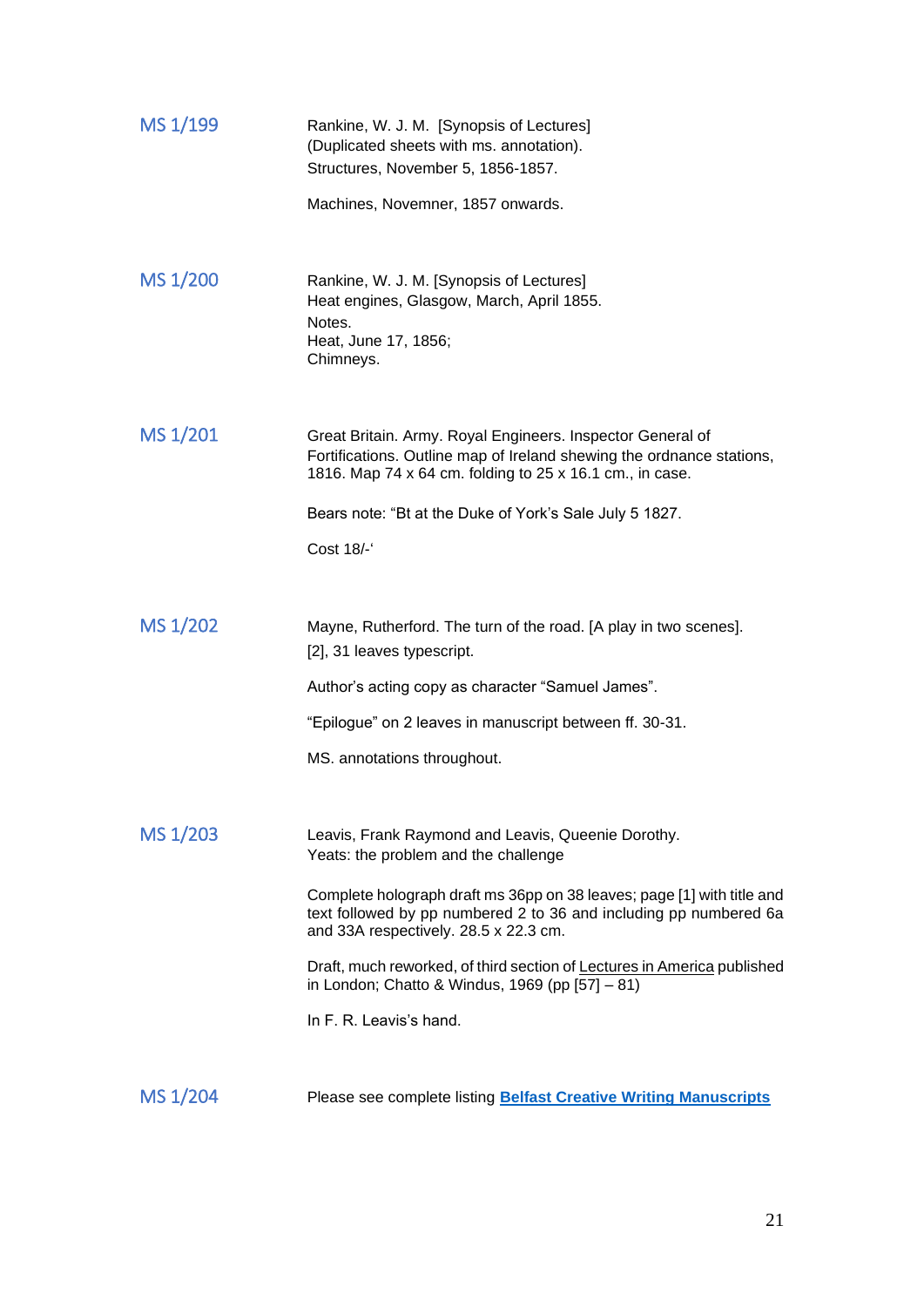| MS 1/205 | Journal of a tour from Dublin to the North, July 4th 1781-August 4th.<br>MS 90p.                                                                                                                                                                                  |
|----------|-------------------------------------------------------------------------------------------------------------------------------------------------------------------------------------------------------------------------------------------------------------------|
| MS 1/206 | Harriet Skeffington, 4th countess of Massereene: Account of the Irish<br>rebellion June 5th - 25th 1798. MS 85p.                                                                                                                                                  |
| MS 1/207 | James MacAdam: Paper read to the Belfast Natural History Society.<br>MS 32 leaves.                                                                                                                                                                                |
| MS 1/208 | T.F. O'Rahilly: Letters to and from O'R (correspondents: James<br>Hogan, Paul Grosjean, A. Martin Freeman, M. O'Catháin).<br>Miscellaneous typescripts of translations.                                                                                           |
| MS 1/209 | "Dean of Down": 'Some notes on the past history of St. Anne's'. MS<br>7 leaves.                                                                                                                                                                                   |
| MS 1/210 | "The case of Oliver Plunket a condemned prisoner in Newgate'<br>$[1681]$ .<br>MS 2p.                                                                                                                                                                              |
| MS 1/211 | Medical Institute Belfast. Trustees minute book January 1903 -<br>October 1965. MS & typed.                                                                                                                                                                       |
| MS 1/212 | Autograph album of Ellinor Rogers, Penzance, containing many<br>complete letters and documents to various members of Jenkins &<br>Rogers families of Cornwall and Devon, 1796-1891, including letters<br>from R. Wagner, H. Berlioz and others to Alfred Novello. |
| MS 1/213 | Miles G. Graham: Poems addressed to his daughter Emma Boxle<br>Graham (1867-1907) wife of the Rev. Samuel Simms of Belfast. MS<br>18 leaves. Red morocco.                                                                                                         |
| MS 1/214 | William Ewart Gladstone: letter to Sir Andrew Marshall Porter,<br>Solicitor General for Ireland. 7/12/1881.<br>MS 3 p.                                                                                                                                            |
| MS 1/215 | James T. Tierney: 'The influence of the Dionysos-cult on Roman<br>religion'. Thesis presented for examination for the travelling                                                                                                                                  |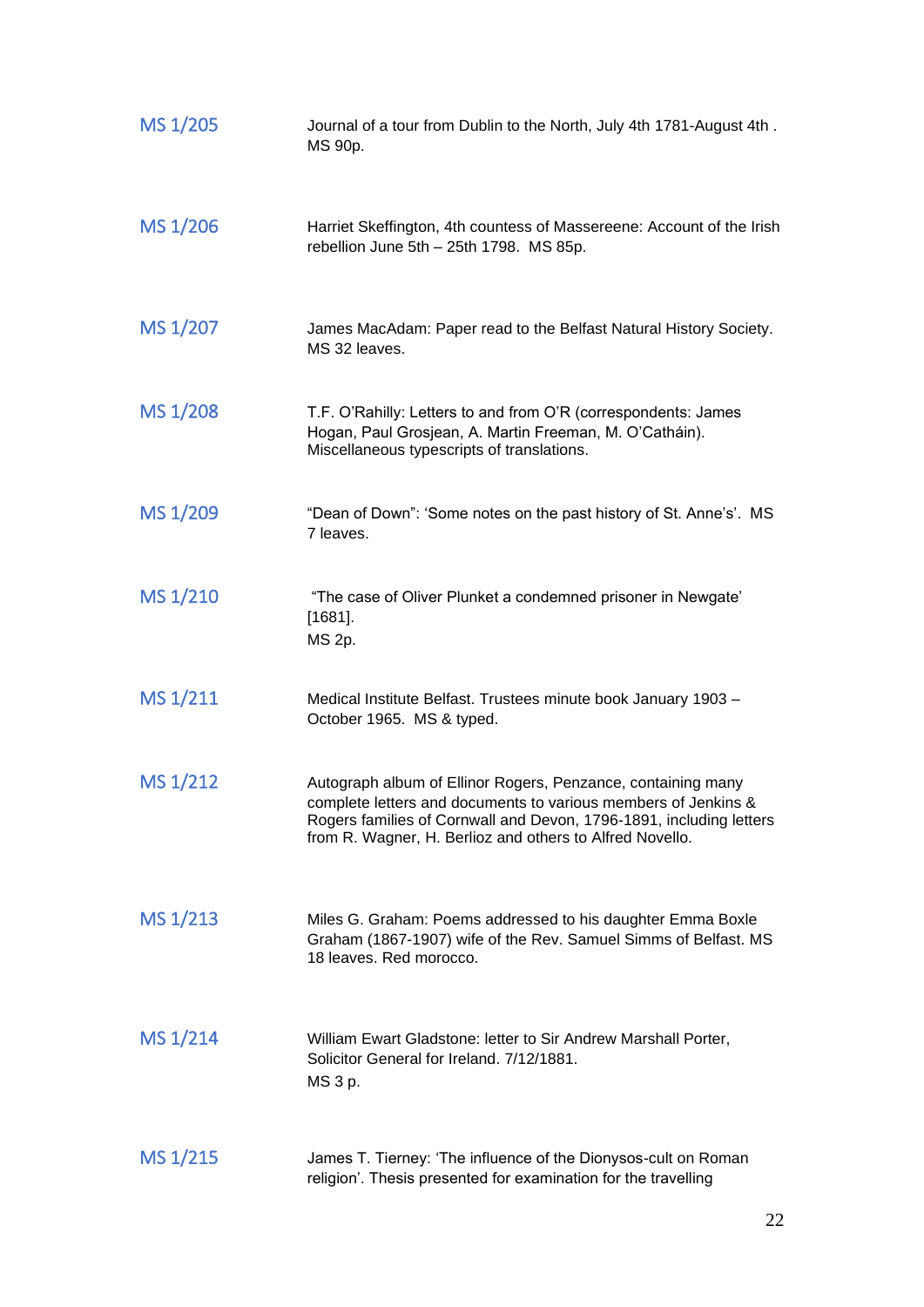|          | studentship in ancient classics of the National University of Ireland,<br>September 1934. typescript carbon copy 177 leaves.                                                                                                    |
|----------|---------------------------------------------------------------------------------------------------------------------------------------------------------------------------------------------------------------------------------|
| MS 1/216 | Michael Wills: 'A short treatise of the City water  the methods for<br>supplying the City of Dublin with water.' 19th June 1736. Ms 38<br>leaves.                                                                               |
| MS 1/217 | Peter Besnard: 'Front views of scotching mills respectfully presented<br>to the Right Honourable John Foster  10 February 1820'. MS 20<br>leaves.                                                                               |
| MS 1/218 | Ernest Priestly Barrett: 'Seventy years happy' Reminiscences of<br>Vocational Education school inspector in Eire Department of<br>Education. July 1947. Corrected typescript. 295 leaves.                                       |
| MS 1/219 | 'Curious sculpture, carving, statuary; connected with sacred edifices,<br>&c. (In various parts of England, and on the Continent)'. Vol: 1.<br>Album of woodents and engravings with ms commentary. Mid 19th<br>century. 208 p. |
| MS 1/220 | Sylvanus Wear: 'Topographical index of Flora of North East of<br>Ireland (Stewart & Corry, 1888), of Supplement to above (Stewart &<br>Praeger, 1894-5), and of Appendix at end of this index. Feb. 1909.'<br>MS.               |
| MS 1/221 | Edward Roberts: 'Psalmody or Singing of Psalmes a Gospell<br>ordinance'. ?17th century. MS [v], 133 p.                                                                                                                          |
| MS 1/222 | Elisabeth Beatty: Scrapbook commenced 1830 and containing<br>several published vignettes of Belfast buildings, together with<br>sketches of flowers and topographical views.                                                    |
| MS 1/223 | James Small, professor of Botany, QUB: 'Tropisms & permeability of<br>protoplasm'. Notebook kept 1919 - ca. 1932. MS 94 leaves.                                                                                                 |
| MS 1/224 | John J. Marshall: [Printed] Vestry book of the parish of Aghalow<br>(Caledon, Co. Tyrone)  ed.  by John J. Marshall. Dungannon,<br>1935. Editor's annotated copy with his transcript of original<br>documents bound in.         |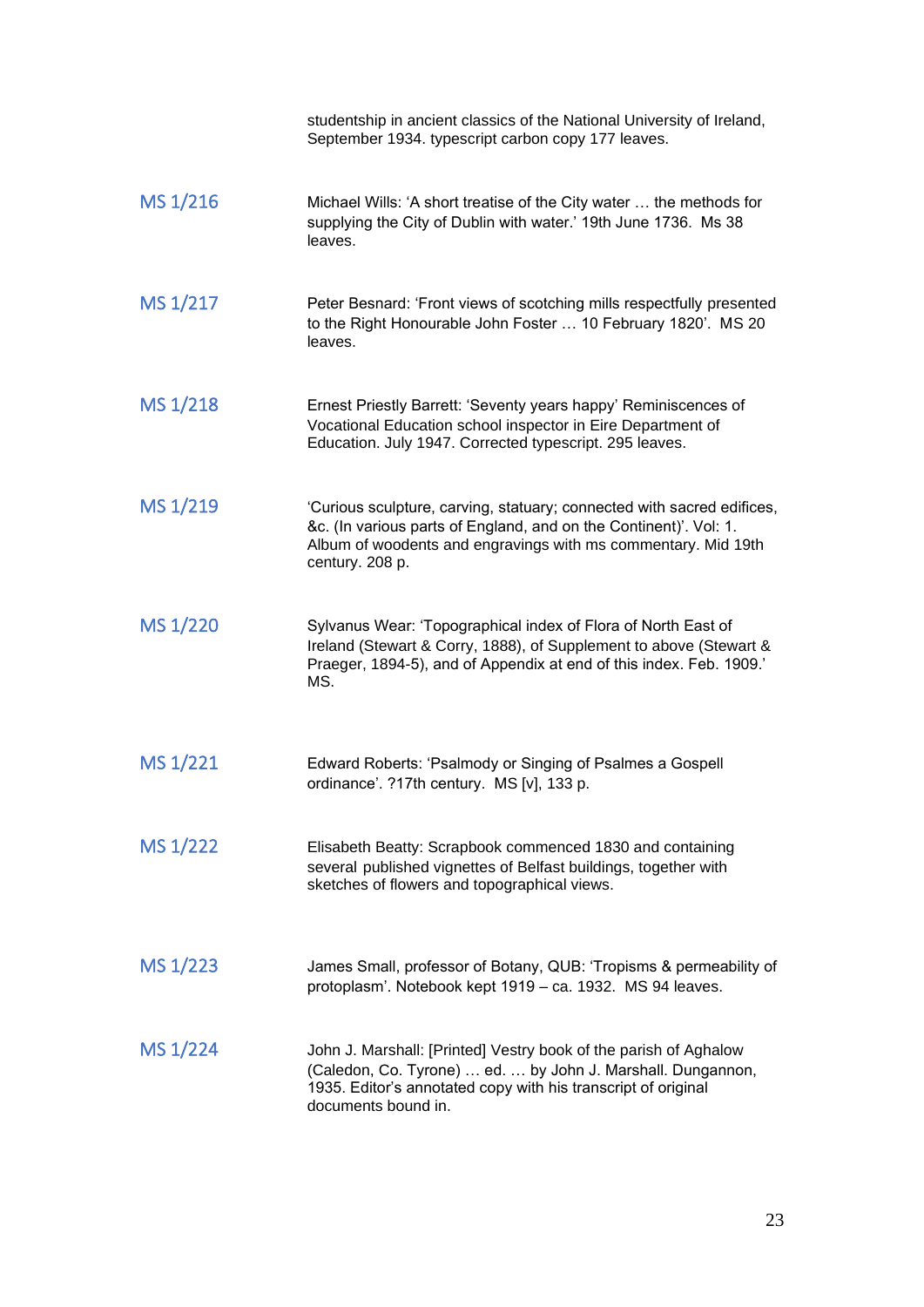| MS 1/225 | Thomas Aquinas: [Catena aurea, super Evangelia] "Continuum in<br>quattuor Evangelia2. Germany, 1525 or considerably earlier. MS<br>204 leaves.                                                                                                                    |
|----------|-------------------------------------------------------------------------------------------------------------------------------------------------------------------------------------------------------------------------------------------------------------------|
| MS 1/226 | (a) Latin paraphrase of the Gospel from Betrayal to Crucifixion. (b)<br>"Les evangilles des maladies". About 9 devotional extracts. France<br>15th cent. MS 19 leaves.                                                                                            |
| MS 1/227 | Thomas B. Naylor: "Memorials of Wm. Reeves D.D. Lord Bishop of<br>Down and Connor & Dromore 1886 - 1892: & President of the Royal<br>Irish Academy". MS 245 leaves.                                                                                               |
| MS 1/228 | John Templeton: [Xerox copy of] "On the use and pleasure of the<br>study of natural history. Read to the Belfast Literary Society<br>January 11th 1802". MS 34 leaves.                                                                                            |
| MS 1/229 | Charles H. Brett: "Notes on the topography of old Belfast. Talk<br>delivered  Belfast Literary Society. 5 December 1870" Typescript<br>12 leaves.                                                                                                                 |
| MS 1/230 | "Book of survey & distribution, 1654-1703: Armagh County. 20th cent<br>transcript. MS 57 leaves.                                                                                                                                                                  |
| MS 1/231 | "Hearth money roll for the year 1664 or 1665 for Armagh County"<br>20th cent. Transcript. Typescript 69 leaves interleaved.                                                                                                                                       |
| MS 1/232 | Formula and precept book of Clerk of the Court in use in Gloucester<br>from ca 1650 - ca 1656. Watermark 1645. MS 53p.                                                                                                                                            |
| MS 1/233 | A. Le Marchant: "Greek religion: from the time of the Homeric hymns<br>to the Sophists. Being a continuation of Greek religion to the time of<br>Hesiod". Carbon copy of typescript [v]. 231p.                                                                    |
| MS 1/234 | R. G. S. King: 'Preliminary notes for a bibliography of Derry<br>comprising books (1) printed in Derry, (2) written by natives or<br>residents in Derry, (3) relating to Derry its history, condition,<br>inhabitants or emigrants of distinction'. MS 82 leaves. |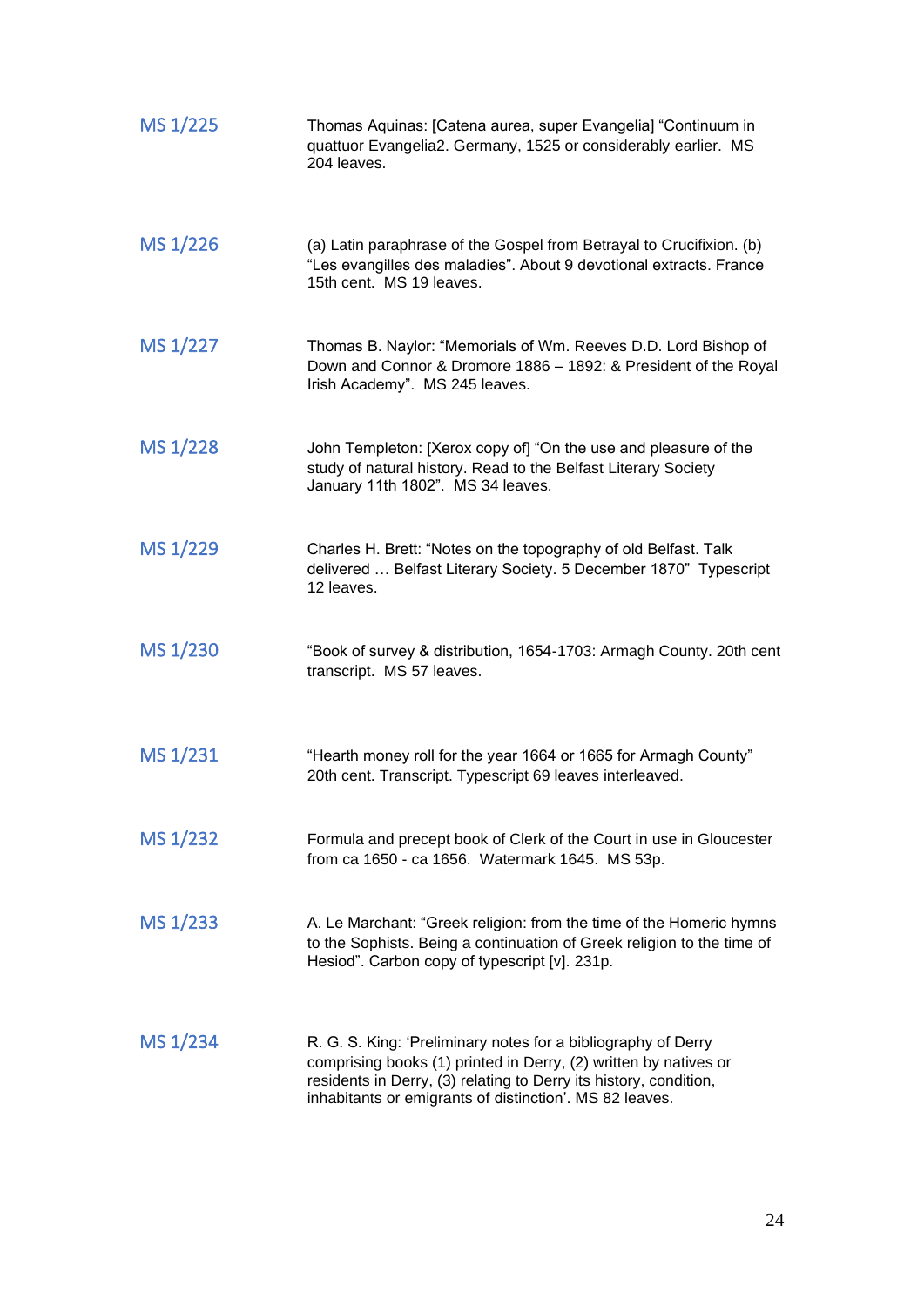| MS 1/235 | Monro: Transcript by J.J Marshall of A letter from General Major<br>Monro concerning the state of affairs in Ireland. (London, L.<br>Chapman 1646) and of passage from Carte Papers relating to Battle<br>of Benburb. MS 15p.                                                                                                                                                                                                                                                                                                                                                                               |
|----------|-------------------------------------------------------------------------------------------------------------------------------------------------------------------------------------------------------------------------------------------------------------------------------------------------------------------------------------------------------------------------------------------------------------------------------------------------------------------------------------------------------------------------------------------------------------------------------------------------------------|
| MS 1/236 | George Russell (AE): 6 letters (5 typed; 1 holograph) to T.F O'Rahilly<br>on Irish statesman notepaper 17/2/1925 - 19/8/1927, dealing with<br>the question of state financial support for Gaelic scholarship and with<br>the setting up by Judge H. B. Higgins of Melbourne of a fund for the<br>promotion of Irish studies. Two enclosures included are a typed<br>transcript of Higgin's offer to Russell and an ms memorandum on the<br>proposed administration of the fund signed by O. Bergin, T.F.<br>O'Rahilly, R. Best, and E.J. Gwynn. MS 10p.<br>Please see detailed listing of letter summaries. |
| MS 1/237 | D. J. O'Sullivan: 13 letters (7 typed; 6 holographs) to T.F. O'Rahilly<br>3/12/1926 - 3/12/1928 pressing O'R to act as witness in a libel action<br>taken by the Clandillons against O'S for accusations made by O'S in<br>a review in the Irish statesman about the Clandillons' editing.<br>Duplicated typescript enclosure of detailed points of criticism of the<br>book. MS 21p. + enclosure.<br>Please see detailed listing of letter summaries.                                                                                                                                                      |
| MS 1/238 | Mary Hobson: 'The great burial grounds at Loughcrew, Co. Meath.<br>Read before the Archaeological Section of the Belfast Naturalist Field<br>Club, Monday Nov. 25th 1907. 'Notebook. MS 36p. & 7<br>photographs.                                                                                                                                                                                                                                                                                                                                                                                            |
| MS 1/239 | Joseph Black (1728 - 1799), professor of chemistry in University of<br>Edinburgh. 17 letters to his brother Alexander Black 6/10/1784 -<br>2/11/1790. (Together with a typed transcript of these, and other Black<br>papers in the possession of the Ulster Museum, by Douglas McKie<br>and David Kennedy. With the same transcript as published in Annals<br>of science, 16(1960), pp. 129-170). MS 34p. + enclosure of 2p.                                                                                                                                                                                |
| MS 1/240 | Frederic Thomas Lloyd-Dodd: Unpublished treatise on Irish industry,<br>trade and economy up to the Union. Typescript (some original; some<br>carbon copy), (iii), 604p.                                                                                                                                                                                                                                                                                                                                                                                                                                     |
| MS 1/241 | Henry II, King of France. Letter dated 23rd October 1556 to<br>Raymond de Rouer, Baron de Fourquevaux at Parma relating to                                                                                                                                                                                                                                                                                                                                                                                                                                                                                  |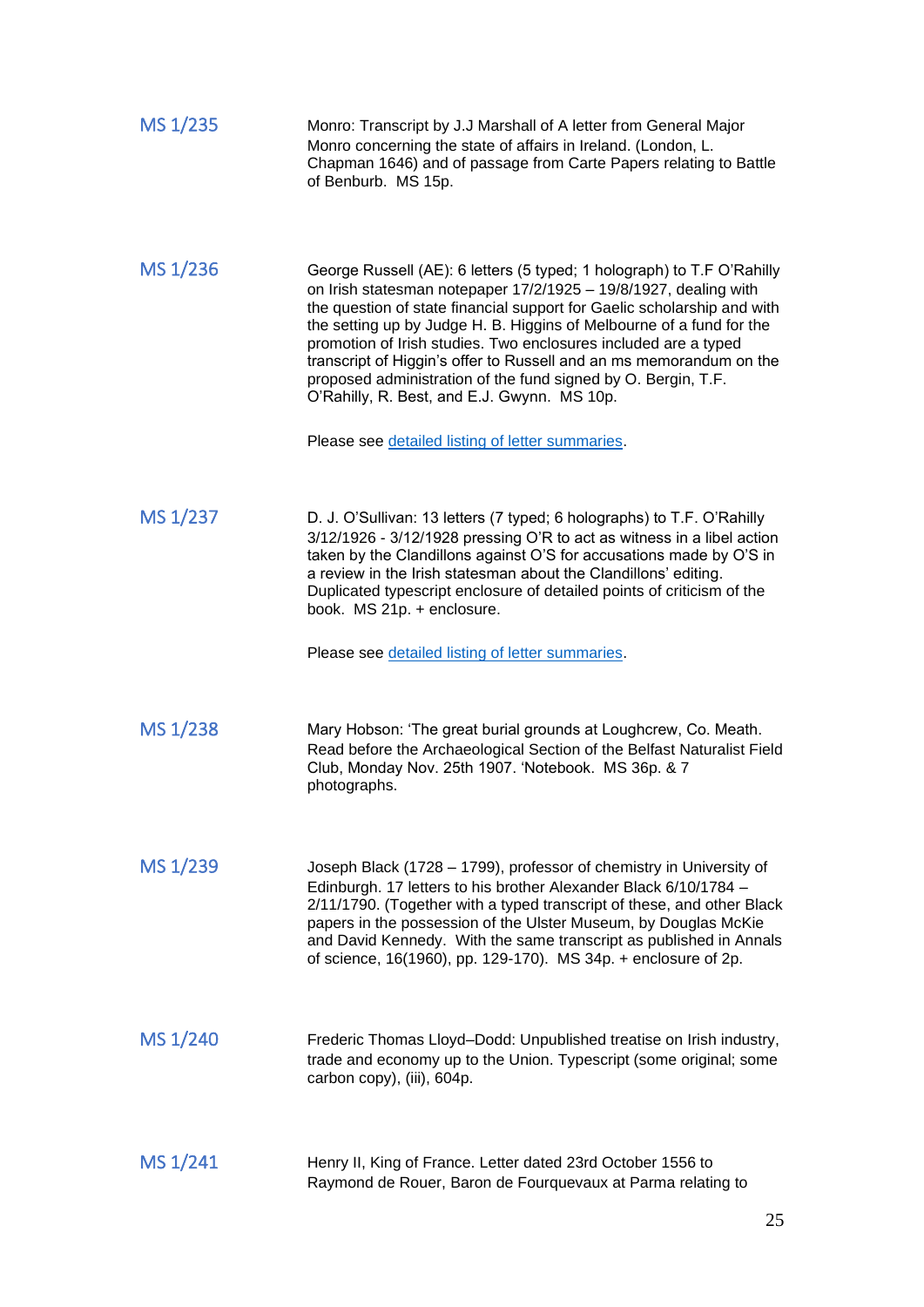|          | forces for military support of Ercole d'Este, Duke of Ferrara and<br>Lieutenant-General of the French army in Italy. Written to a secretary<br>but signed by the King. MS 1p                                                                                                                                           |
|----------|------------------------------------------------------------------------------------------------------------------------------------------------------------------------------------------------------------------------------------------------------------------------------------------------------------------------|
| MS 1/242 | [? Patrick J. Kennan, Chief of Inspection to the Irish Educational<br>Commissioners] "Postscript" to an unknown document. Deals with<br>unsuitability of a "conscience clause" for a denominational system of<br>education in Ireland and rejects secularism. Signed "PJK", 5th<br>December 1867. MS 16 leaves         |
| MS 1/243 | Hector Berlioz, Undated letter to Jules Henri Vernoy de St Georges<br>written from the Opera Comique between Dec. 1843 and Spring<br>1844 and soliciting influence in assigning an operatic part to his<br>mistress Marie Recio.                                                                                       |
| MS 1/244 | Robert Schumann. Letter dated 10th December 1852 to a publisher<br>[?Senff] [Adolph Nagel] MS 2p.                                                                                                                                                                                                                      |
| MS 1/245 | Felix Mendelssohn. Letter dated 1st January 1840 to [?Hermann<br>Franck.] MS 2p.                                                                                                                                                                                                                                       |
| MS 1/246 | Archive negatives of Berlioz, Schumann and Mendelssohn letters                                                                                                                                                                                                                                                         |
| MS 1/247 | Letter from C. S. Lewis to Anne Waller. Presented by Anne Jenkins<br>[Nee Waller] on 14th June 2006                                                                                                                                                                                                                    |
|          | a. 5 <sup>th</sup> March 1961. Magdalen College, Cambridge. ALS, 2pp.<br>Letter contains an explanation of the "Narnia" series of children's<br>novels.                                                                                                                                                                |
|          | Also included:<br>b. Stamped envelope addressed to Miss Anne Waller.<br>c. Photograph (colour) of Anne Jenkins outside The Kilns, Oxford.<br>d. Transcript of letter. TMS, 1p.<br>e. CS Lewis Letter Presentation, Wednesday 14 June 2006: Briefing<br>(Queen's University Belfast, Development Office). Typescript 1p |
| MS 1/248 | 2 letters from Philip Larkin to E. Madill. Presented to the library by<br>Elizabeth Madill on 5th November 2003.                                                                                                                                                                                                       |
|          | a. n.d. [May 1955?]. 21 York Road, Loughborough. ALS, 2pp.<br>(with envelope)                                                                                                                                                                                                                                          |
|          | b. 18 August 1955. 200 Hallgate, Cottingham. ALS, 2pp.<br>(with envelope)                                                                                                                                                                                                                                              |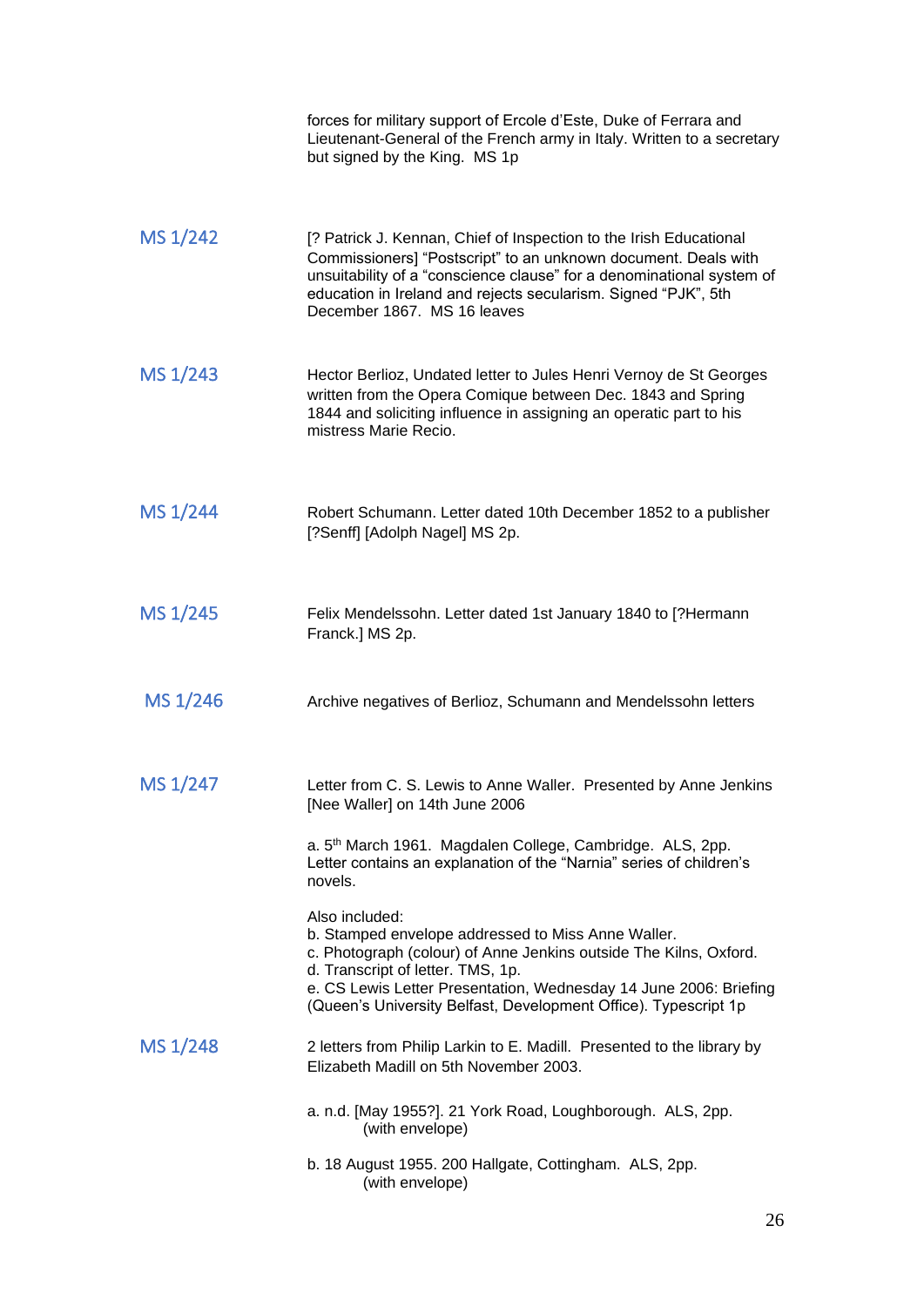| MS 1/249 | 1 ledger book (205mm X 325mm) which belonged to William Hunt,<br>inspecting-sergeant of common lodging houses with the London<br>metropolitan police. The book contains press clippings, legislation,<br>reports and other material relating to the Common Lodging House Act<br>and dates from around 1854.                                                                                 |
|----------|---------------------------------------------------------------------------------------------------------------------------------------------------------------------------------------------------------------------------------------------------------------------------------------------------------------------------------------------------------------------------------------------|
|          | The book was donated to the library by Mr. Hunt's great-grandson<br>Mr. G. Ramsey in 2010.                                                                                                                                                                                                                                                                                                  |
| MS 1/250 | 2 letters from Janet McNeill to Rosalie Evans                                                                                                                                                                                                                                                                                                                                               |
|          | a. 23rd August 1960, Hawtree, Lisburn, 1pp, typed, no envelope                                                                                                                                                                                                                                                                                                                              |
|          | b. 27th March 1962, typed on letter card                                                                                                                                                                                                                                                                                                                                                    |
|          | The letters were found inside a copy of "As Strangers Here" by<br>Janet McNeill which is inscribed "To Rosalie, with affection and<br>appreciation, Janet".                                                                                                                                                                                                                                 |
| MS 1/251 | Letter from William Ellis, assistant at the Royal Observatory,<br>Greenwich to Reverend Doctor Thomas Romney Robinson, director<br>of Armagh Observatory, 1823-1882. Letter is bound in with a<br>pamphlet, On the Periodical Variations of Level and Azimuth of the<br>Transit Circle at the Royal Observatory, Greenwich, read November<br>11,1859                                        |
| MS 1/252 | Print book of Chinese poems some with English translation. Also<br>included are: Ms note on the author's life and especially his stay in<br>Northern Ireland by J. Hewitt, The Mourne mountains: a poem in<br>Chinese (on a cigarette packet) and in English, and an article on the<br>author from the Listener, 6th August, 1942.                                                          |
| MS 1/253 | Cartoon printed on silk, measures 15 x 13.5cm, with fringe. Entitled<br>"In Partibus Infidelium" the ink drawing depicts 4 characters:<br>"Saundersonus" and "Johnstonus" sitting beneath an orange tree<br>holding spears, and "Arthurus" and "Giraldus" praying over them.<br>Caption reads: "The Christian Brothers Preaching to the Unconverted<br>in Orangeland". Dated February 1898. |
| MS 1/255 | Vincent Novello. score of "Finale to Novello's Cantata Rosalba",<br>'composed especially for Sig. Dragonetti'. Includes Novello's<br>autograph dedication, to "My esteemed friend Mr Whittaker". 6 th<br>September 1846. MS. 3pp.                                                                                                                                                           |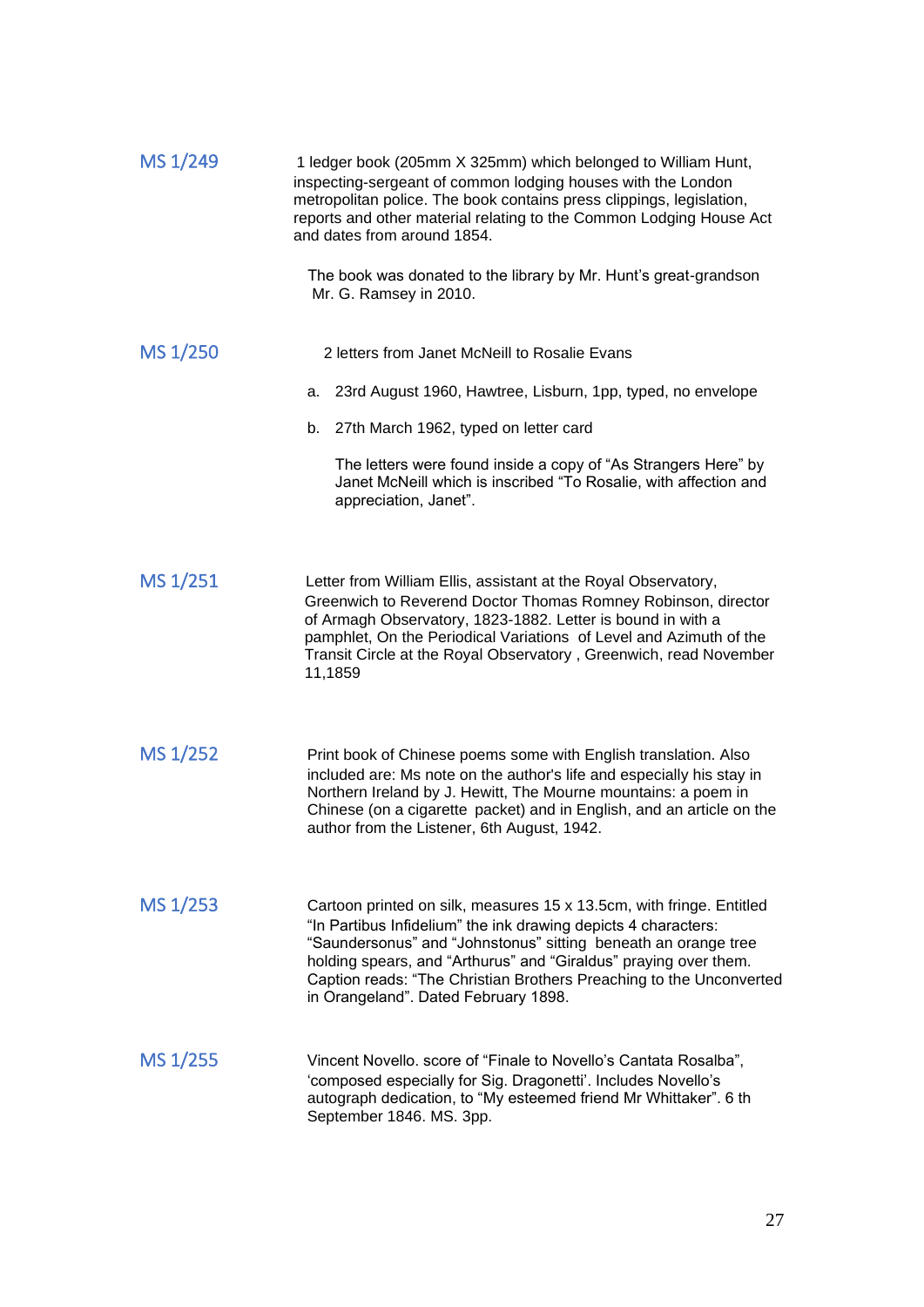| MS 1/256 | Harry T. Browne [John O' the North], "Verses for Vicky". Typescript<br>with MS additions and pencil sketches, 66 pp. Given to the library by<br>M. G. Cormacle.                                                                                                                                                                                                                                                                                                                                                           |
|----------|---------------------------------------------------------------------------------------------------------------------------------------------------------------------------------------------------------------------------------------------------------------------------------------------------------------------------------------------------------------------------------------------------------------------------------------------------------------------------------------------------------------------------|
| MS 1/257 | Letter from Thomas Percy (Bishop of Dromore) to Cadell and Davies<br>Booksellers. 31st December 1788. Manuscript, 1p. Purchased at<br>Christie's, 20.07.1983, sale 2726 Lot 373                                                                                                                                                                                                                                                                                                                                           |
| MS 1/258 | Letter from XXX ? Waring (Waringstown) to Thomas Percy (Bishop of<br>Dromore). 10th April 1800. MS, 1p.                                                                                                                                                                                                                                                                                                                                                                                                                   |
| MS 1/259 | Page from an Account book (1850) pasted onto a Horse Auction Bill<br>from Downpatrick, dated 14 May 1831.                                                                                                                                                                                                                                                                                                                                                                                                                 |
| MS 1/260 | John Hewitt / William Allingham: Various materials (correspondence,<br>notes, photographs) relating to John Hewitt's edition of William<br>Allingham's poetry. Includes 7 letters written by William Allingham<br>and one written by Helen Allingham.                                                                                                                                                                                                                                                                     |
|          | <b>Newspaper Cuttings:</b><br>"Another look at William Allingham" (Belfast Telegraph, 06.01.1968)<br>"Friend of the Famous" (Times Literary Supplement, 04.01.1968)<br>"Recorder of Vanishing Britain" (Express and News, 24.10.1975)<br>"Ballyshannon's Bard" (Irish Times, 11.11.1980)                                                                                                                                                                                                                                  |
|          | Correspondence to John Hewitt:<br>To J.H. from Alan Warner. 08.12.1965. Typescript, 1p.<br>To J. H. from Alan Warner. 31.08.1965. Manuscript, 2pp.<br>To J. H. from K. K. Young. 17.07.1967. Manuscript, 2pp.<br>To J. H. from John A. Gamble. 05.10.1971. Typescript, 1p.<br>To J. H. from John A. Gamble. 11.10.1971. Typescript, 1p.<br>To J. H. from Joe and Peggy (Christmas Card). N.d.                                                                                                                             |
|          | Allingham Letters:<br>From W.A. to Dr. Petries. 26.01.1857. Manuscript, 1p.<br>From W.A. to Henry G. Hewlett. 23.09.1876. Manuscript, 1p.<br>From W.A. to Henry G. Hewlett. 08.05.1879. Manuscript, 1p.<br>From W.A. to Marcus B. Huish. 02.11.1881. Manuscript, 1p.<br>From W.A. to F. Langbridge. 29.12.1881. Manuscript, 1p.<br>From W.A. to ?Mr Baron. 27.09.1883. Manuscript, 1p.<br>From W.A. Mr. Evans. 25.01.1889. Manuscript, 1p.<br>From Helen Allingham to Mrs Birkbeck Hill. 21.09. [1901]<br>Manuscript, 1p. |
|          | Photographs / Postcards:<br>4 x picture postcards of Ballyshannon, Co. Donegal. N.d.<br>1 x picture postcard of Donegal Castle, Co. Donegal. N.d.                                                                                                                                                                                                                                                                                                                                                                         |